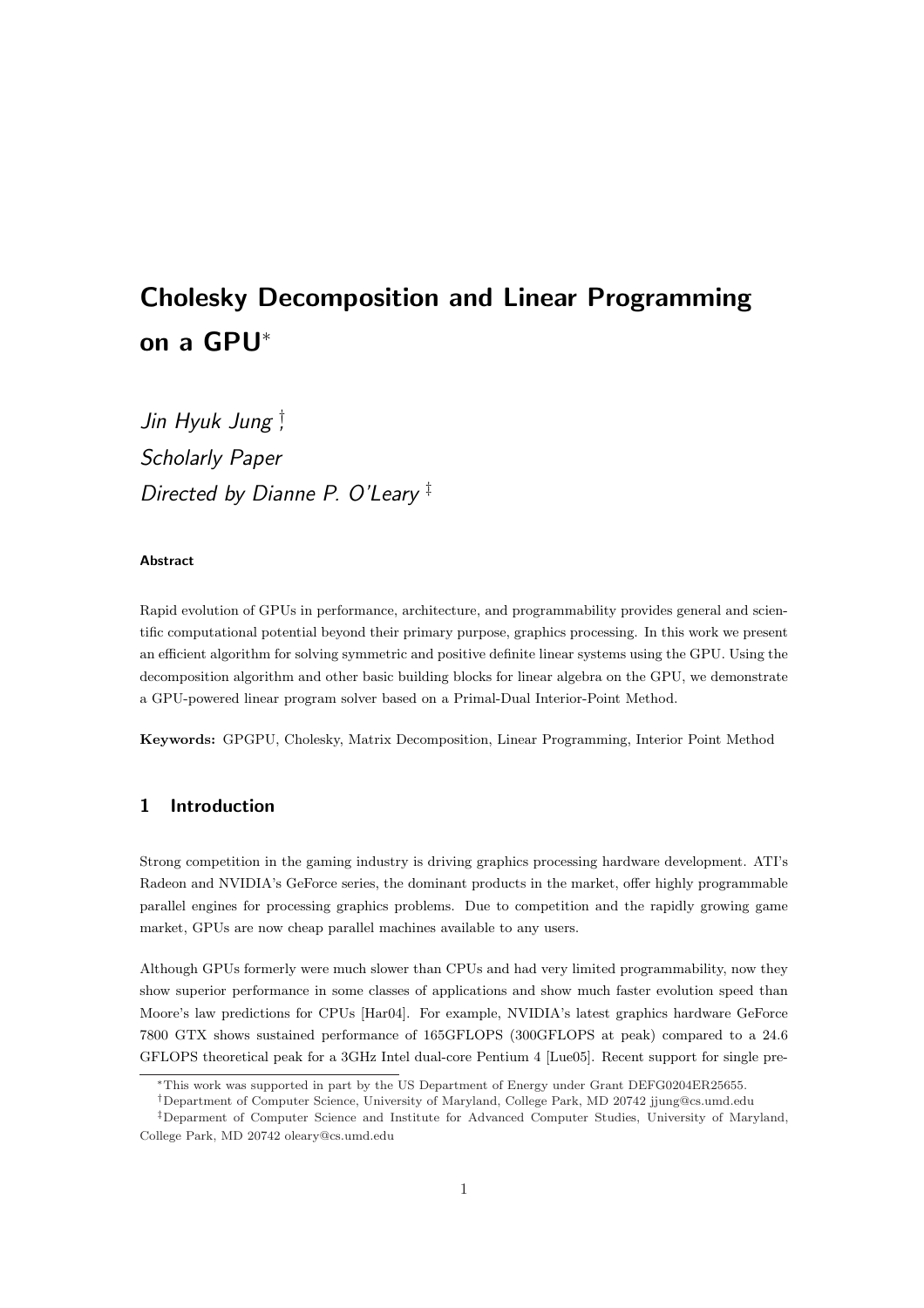cision floating point numbers and long programs gave rise to a new horizon of GPUs' applications. Researchers have been applying GPUs to general computations including evolutionary algorithms [WWF05], linear algebra [KW03], fluid dynamics [FQKYS04], FFT [MA03], and others  $[OLG^+05]$ .

GPUs have a different programming model from CPUs and their own high level programming languages, namely Cg (C for graphics) [Mar], HLSL (High Level Shading Language) [MIC03], and GLSL (OpenGL Shading Language) [Ros04]. Only assembly languages had been available before those high level languages were introduced. Although those high level languages are easier to use than the assembly languages, knowledge of esoteric graphics APIs, DirectX [MIC05] and OpenGL [WNDS05] for instance, is required to load, bind and invoke kernels, to manage streams, and to organize data. BrookGPU hides those difficulties and makes computations as a sequence of kernel calls on streams  $[BFH^+04]$ . As a result, researchers don't need to perform those abstruse tasks associated with graphics and can concentrate on the development of kernels themselves.

Contributions: We present a new algorithm to decompose symmetric and positive definite dense matrices through a set of kernel calls with minimum copying operations to maximize performance. Using our algorithm and other BLAS kernels, we demonstrate how to build the GPU-powered primal-dual interior-point method with minimum feedback to the CPU. We use:

- Triangular domain updating to exploit the symmetric structure.
- Texture coordinate mapping and index swizzling for efficient texture fetching.

## 2 Background

## 2.1 Linear Algebra on GPUs

Only recently have GPUs been used for linear algebra, including programs for matrix multiplication [JH03], an iterative sparse system solver [BFGS03], a direct dense system solver [GGHM05], and others  $[OLG<sup>+</sup>05]$ . Our work to implement a direct solver for symmetric positive definite systems is an extension of those efforts.

## 2.2 GPU Architecture

This section briefly explains the architectural features of the GPU. A functional block diagram of a GPU is presented in Figure 1. GPUs are equipped with programmable vertex and fragment processors. General purpose GPU applications use fragment processors more frequently than vertex processors, because GPUs have more fragment processors than vertex processors and drawing a triangle or a rectangle is usually enough to map computational concepts.

The array is the most heavily used data structure to represent vectors and matrices. The counterpart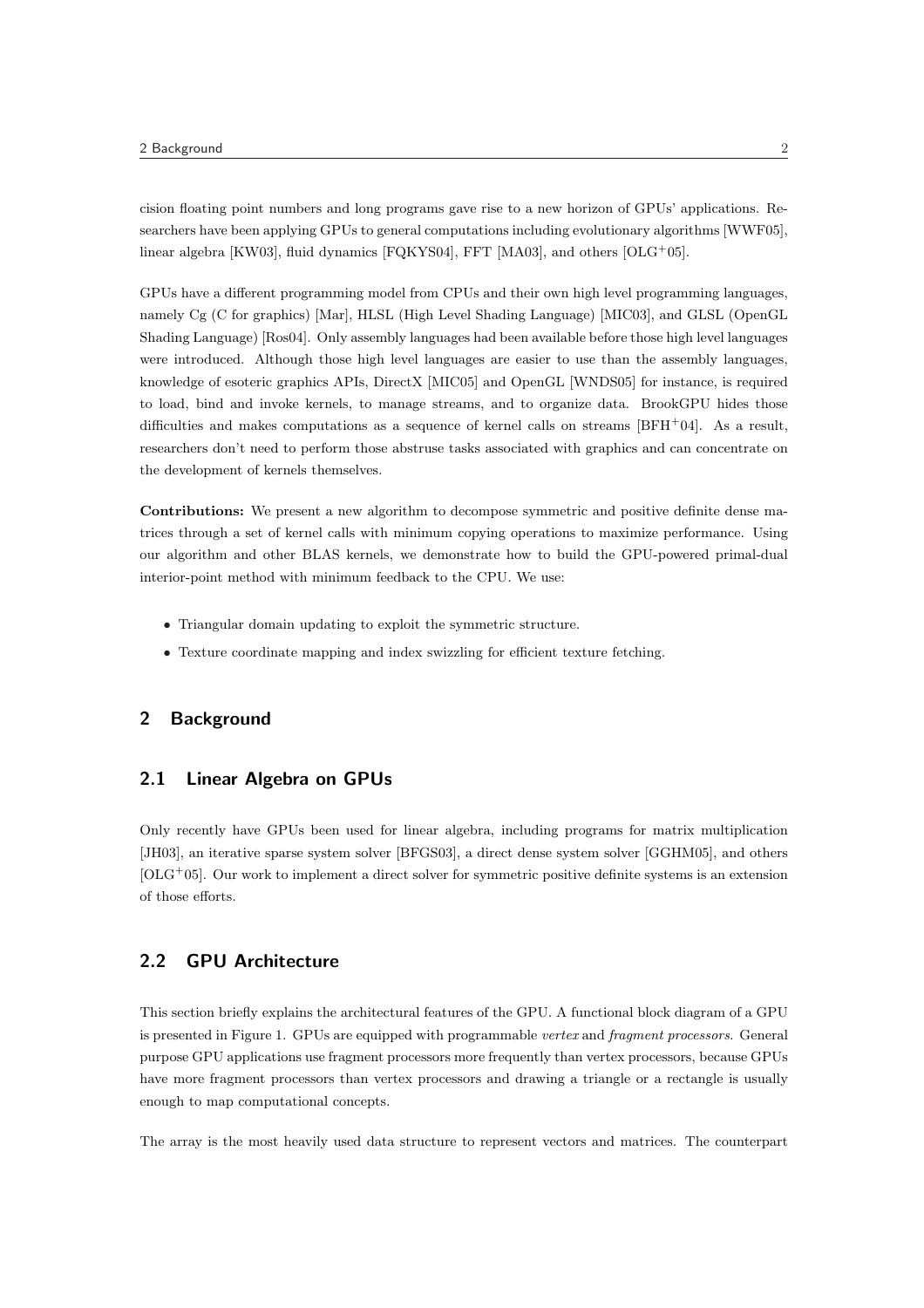

Fig. 1: GeForce 6 series architecture. (Source: GPU Gems 2, 2004) [KW05]

in the GPU is the texture, also known as the stream in the streaming model perspective. Textures were originally used for patterning of geometries, but modern GPUs are capable of rendering computational results directly to textures, which, in turn, can be fed back into the GPUs as new input streams without being copied back from the framebuffer.

A kernel or a GPU fragment program is a set of GPU instructions, which are applied to all elements of a stream. Many elements up to the number of fragment processors in the GPU can be processed in parallel as they would be in a SIMD machine. For example, the GeForce 6800 Ultra has 16 fragment processors. In addition, the instruction-level parallelism allows up to 4 arithmetic operations to be performed simultaneously in a fragment processor.

Most computations involve a set of kernel calls. A kernel must process the entire stream as specified in the command issued by the CPU. A subsequent kernel must wait until the previous kernel finishes. As the kernel calls are asynchronous to the CPU, the CPU can keep computing and issuing subsequent kernel calls, in turn, managed by the GPU driver.

As illustrated in Figure 2, a kernel is initiated by drawing a shape, usually a triangle or a quadrilateral in GPGPU(General Purpose GPU) computations. The shape is then transformed to a stream of fragments by the vertex processors and the rasterizer. The fragments are different from pixels in that they don't have colors, which are assigned at the fragment processors. The rasterizer is capable of interpolating texture coordinates linearly for each fragment from the coordinates assigned at each vertex of the shape. These interpolated coordinates are passed to fragment processors as inputs, which are usually used as indexes to fetch textures. Iterator streams provided in BrookGPU use this capability and are also mainly used for index generation.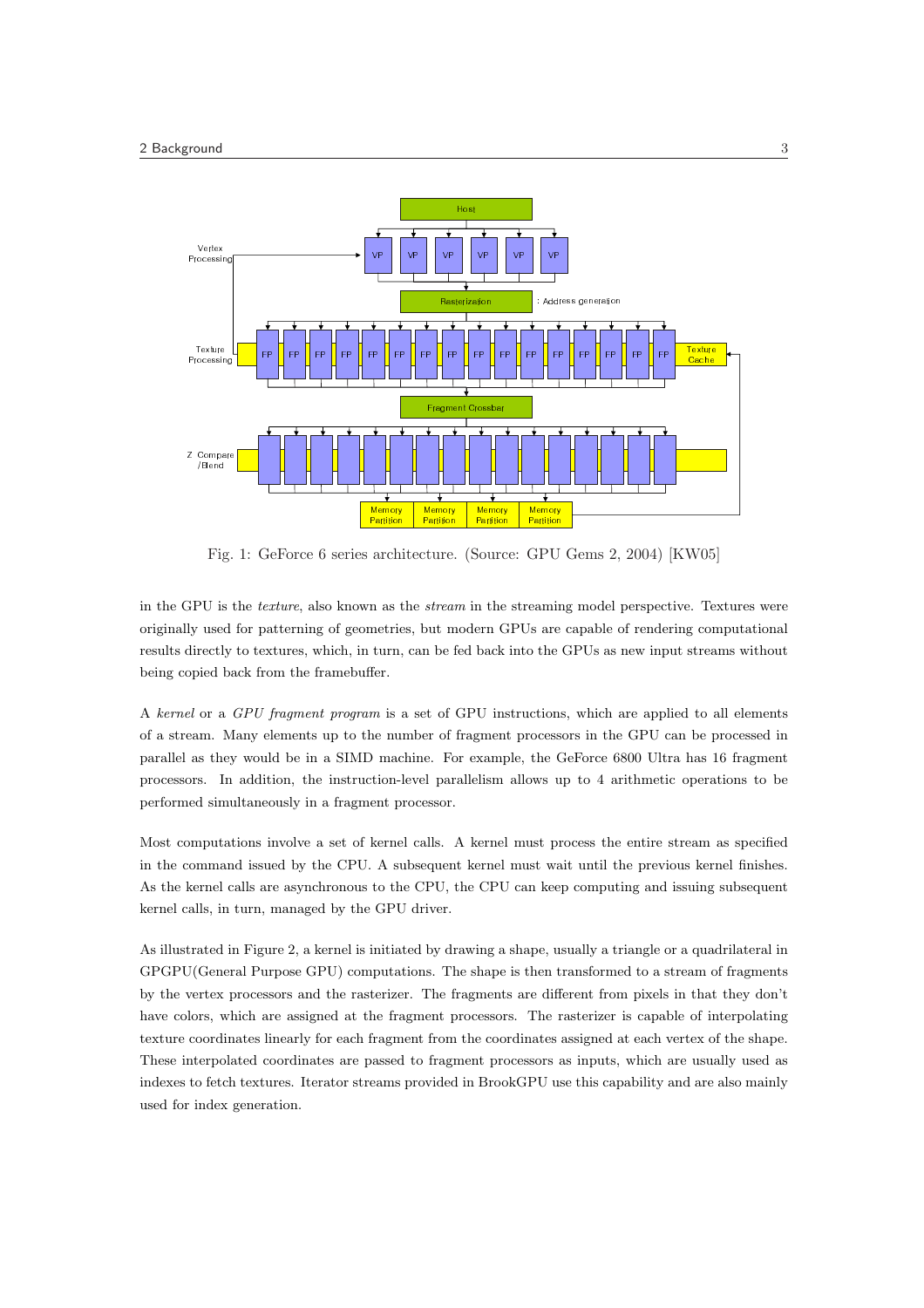

Fig. 2: GPU pipeline. The vertex and fragment processors are the highly programmable components in a GPU, but BrookGPU exposes fragment processors only.

To represent a matrix, a 2 dimensional, single channel texture or stream of the same size is created. In specifying the domain of a output or input stream, x-coordinates correspond to column indexes, and y-coordinates to row indexes. So the index ordering is exactly in reverse to that for a matrix.

# 3 Cholesky decomposition on a GPU

# 3.1 Cholesky decomposition

A system of linear equations,  $A\mathbf{x} = \mathbf{b}$ , where A is a large, dense  $n \times n$  matrix, and x and b are column vectors of size n, can be efficiently solved using a decomposition technique, LU for instance. If the matrix is symmetric and positive definite, Cholesky decomposition is the most efficient in solving the system [GL96]. The Cholesky algorithm using vectorized notation can be stated as

| <b>Algorithm 1</b> Vectorized Cholesky decomposition                                  |                |
|---------------------------------------------------------------------------------------|----------------|
| for $k = 1$ to n-1 do                                                                 |                |
| $A(k, k) = \text{sqrt}(A(k, k))$                                                      | Square rooting |
| $A(k+1:n, k) = A(k+1:n, k)/A(k, k)$                                                   | Normalization  |
| for $j = k+1$ to n do                                                                 |                |
| $A(i, k+1) = A(i, k+1) - A(i, 1:k)^T \times A(k+1, 1:k)$ // Inner product subtraction |                |
| end for                                                                               |                |
| end for                                                                               |                |
| $A(n, n) = \text{sqrt}(A(n, n))$                                                      |                |
|                                                                                       |                |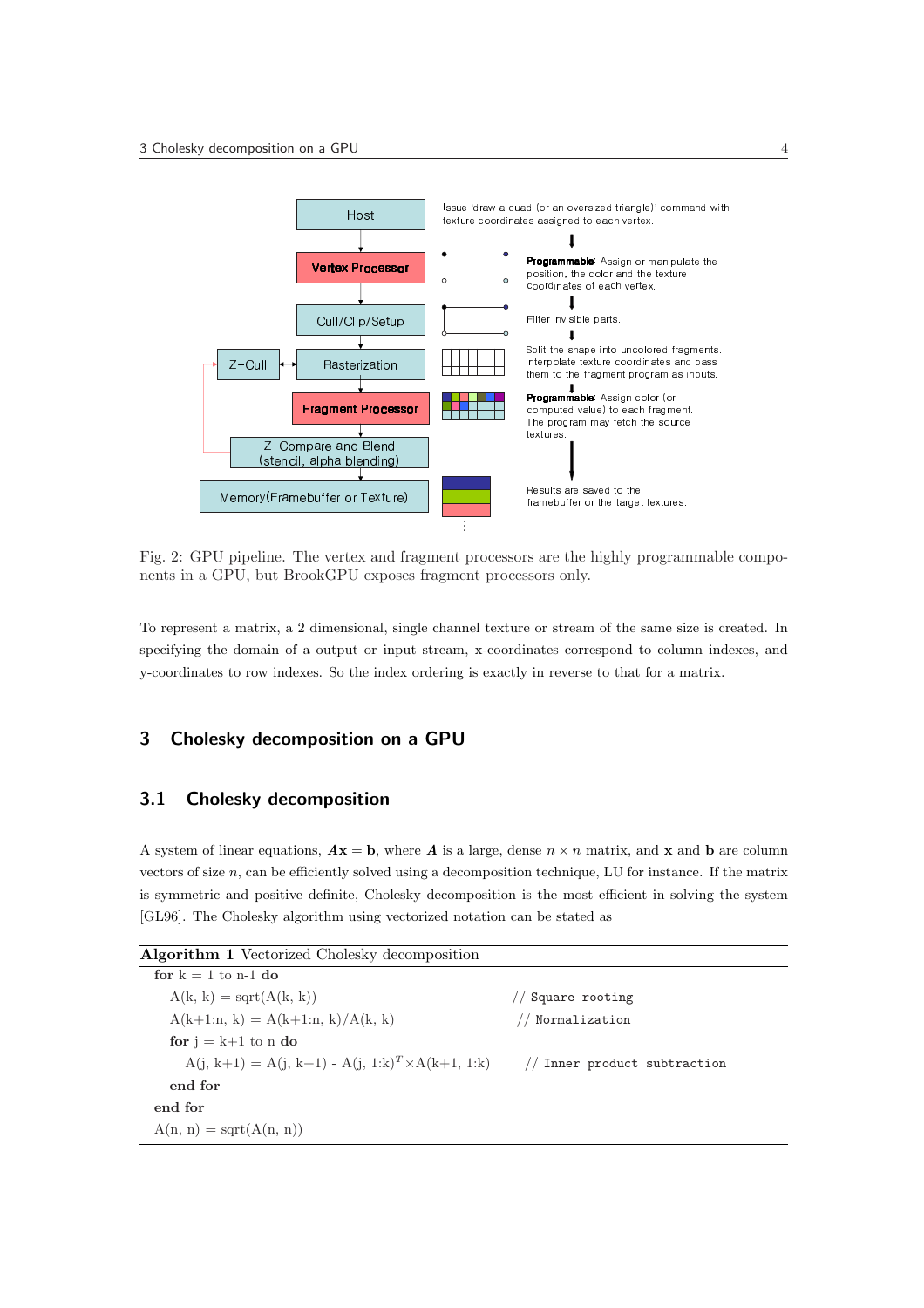



(a) Compute square root of the diagonal element at the  $k^{th}$  column and row

(b) Divide each element in the  $k^{th}$  column below the diagonal by the diagonal element



Compute the inner product of the two sub-rows, the pivot and the active row, and then subtract the result from the active element

outer product updating: Compute the product of the two elements, active pivot and active neighbor, and then subtract the result from the active element

Fig. 3:  $k^{th}$  iteration of Cholesky decomposition

For  $n-1$  iterations, 3 routines (square rooting, normalizing, and subtracting inner product or updating submatrix) are done as depicted in Figure 3. Only the routine for square rooting is performed at the last iteration. Each routine can be well matched to a GPU kernel as described in Figure 3a, 3b, and 3c or 3d.

The square root and the normalization kernels read and update only the  $k^{th}$  column below the diagonal. The inner product subtraction kernel reads the lower left submatrix of  $A$  to update the  $k + 1^{st}$  column below the diagonal. The submatrix update kernel reads the  $k^{th}$  column to update lower triangular region starting from the  $k + 1^{st}$  column. Thus there is no read-after-write(RAW) hazard in the parallel architecture. This may inspire one to bind one stream as both the source and the target at the same time.

However, the result of reading from and writing to the same stream simultaneously is not defined.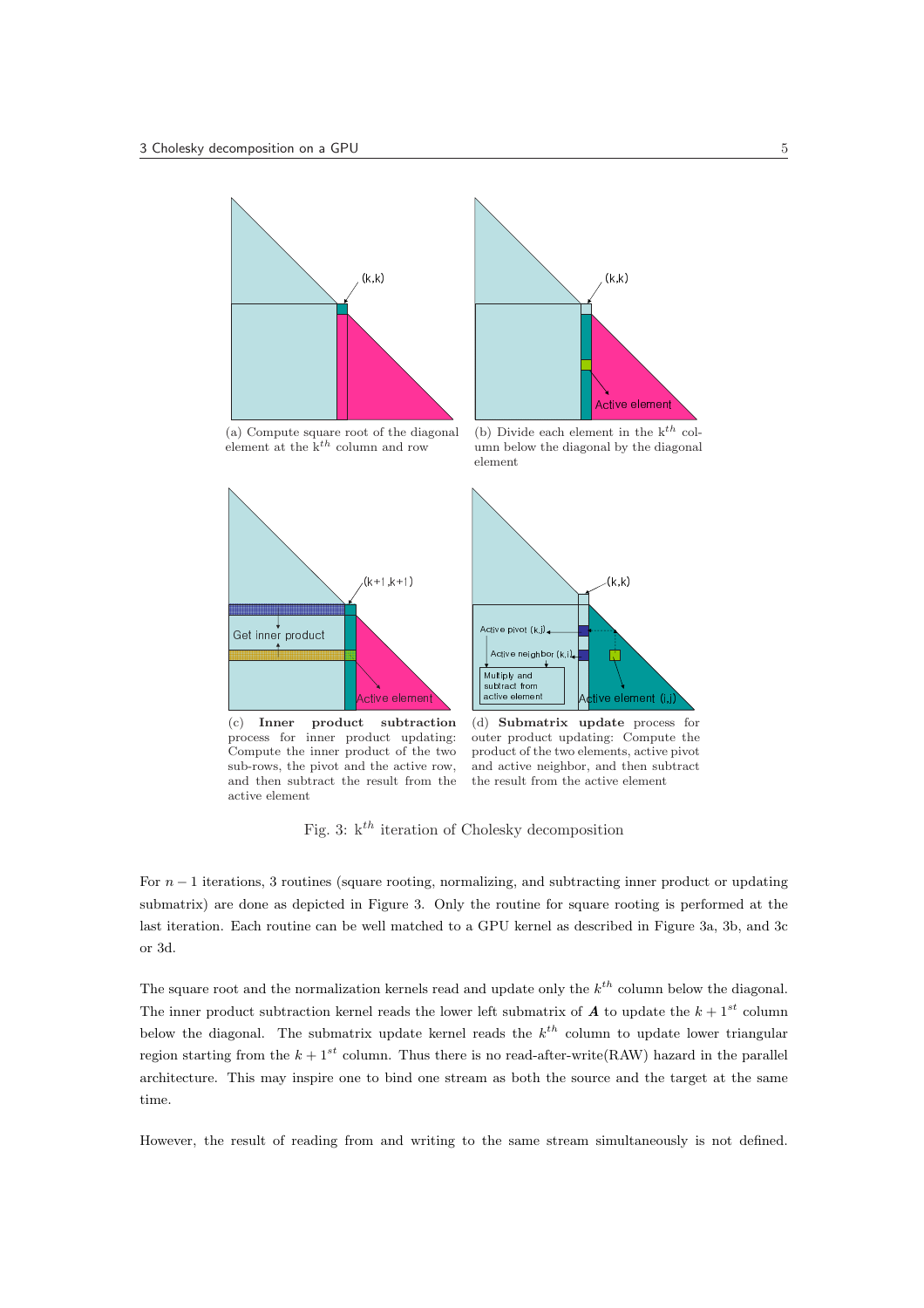

(a) Inner product form: Only one additional copy for one element at each iteration is needed to avoid simultaneous reading and writing.



(b) Outer product form: Two additional copies for a column are needed to avoid simultaneous reading and writing.

Although the GeForce 6800 architecture works correctly with carefully written code using simultaneous reading and writing due to data independency, future architectures with more parallelism may produce incorrect results. To work around this we use a temporary storage of the size equal to  $A$  to pingpong the intermediate result as shown in Figure 4. As the calls to the GPU kernels are asynchronous to the CPU, it can continue issuing kernel calls while the GPU is working, i.e., the kernel calls are pipelined by the GPU driver.

## 3.2 Triangular update and index swizzle

Since BrookGPU doesn't support designating a triangular domain as an output target, a column-wise multipass update is used to mimic triangular update, but this approach cannot fully utilize the parallel architecture because each pass has several processors unused. However, singlepass update over a triangular domain can be implemented with OpenGL API as seen in Figure 5. An oversized triangle, the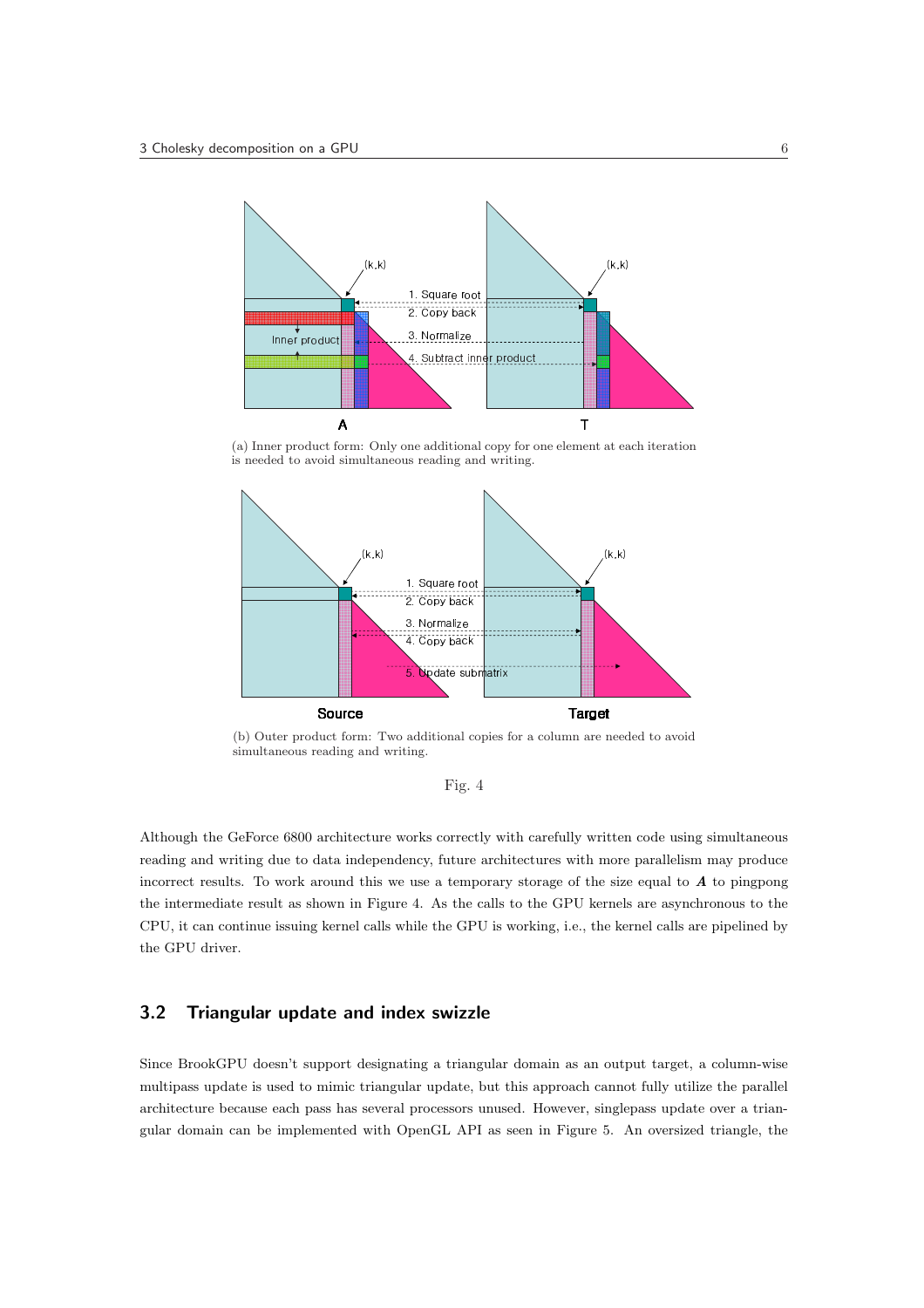Algorithm 2 Cholesky decomposition on the GPU - Outer product form

```
// Note that the 2 dimensional stream or texture's coordinates start from (0,0)Create two stream S and T of size equal to A.
Copy A to S.
for k = 0...n - 2, do
  Bind T as the target.
  Run square root kernel on (k, k).
  Bind S as the target.
  Run copy kernel to copy the square rooted result on the diagonal of T back to S.
  Bind T as the target.
  Run normalization kernel over the domain covering the k^{th} column below the diagonal, from (k+1, k)to (n-1, k).
  Bind S as the target.
  Run copy kernel to copy the normalized column of T back to S.
  Bind T as the target.
  Run submatrix update kernel over the domain covering submatrix (k + 1, k + 1) to (n - 1, n - 1).
  Swap S and T, i.e., swap the pointers to texture ID of S and T.
end for
Bind T as the target.
```

```
Run square root kernel on (n-1, n-1).
```
// Now the lower triangular of T is the result of Cholesky decomposition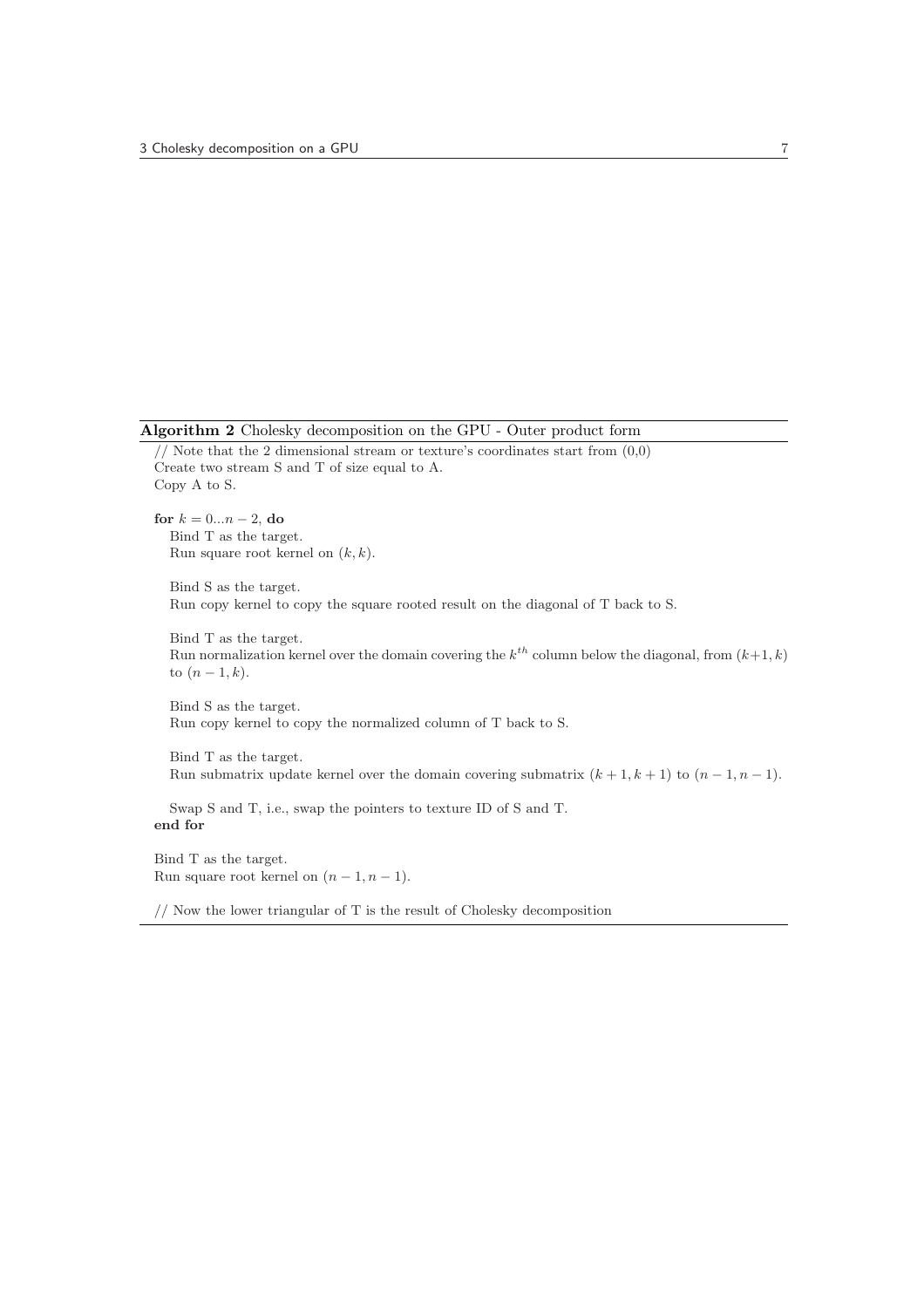vertices of which are at  $(k+1, k)$ ,  $(k+1, n)$ , and  $(n+1, n)$ , is drawn to cover the lower triangular matrix.

Two sets of texture coordinates are assigned to the vertices to generate indexes for the active pivot and the active neighbor. In fact, the index pairs passed to the fragment processor are same as in the LU algorithm [GGHM05]. However, the index pair for the pivot is different, since our Cholesky decomposition doesn't update the upper triangular part. The index pair needs to be swapped, which can be handled by a swizzle operator at no cost. The swizzle operator reorders the coordinates of a multidimensional variable. For example, a.xxyz produces a 4 dimensional value  $(a.x, a.x, a.y, a.z)$  and b.yx reverses the order of the coordinates of the 2 dimensional value b. This technique reduces the number of instructions from 6 to 4. In addition, it is observed that the two index pairs share an invariant index  $k$ . Thus, it can be put at a z coordinate which is invariant to the x and y coordinates. Thus the pairs can be packed into, interpolated from, and restored (using swizzle) from a single 3D texture coordinate. This reduces the rasterizer's work [KW05].



when the active element moves horizontally.

the pivot is swizzled to compensate the different movement.

triad is needed if a 3D texture coordinate is applied to each vertex.

Fig. 5:  $k^{th}$  iteration of Cholesky decomposition: An oversized triangle is drawn to cover sublower triangular part of the matrix. Texture coordinates  $T_0$  (and  $T_1$ ) are assigned to the vertices  $P(k + 1, k)$ ,  $P(k + 1, n)$ , and  $P(n + 1, n)$  to get the indexes for the active pivot and neighbor elements. The interpolated index is then swizzled to point the entries at  $P(k, i)$  and  $P(k, j)$ . The swizzle operator handles this at the same time as it fetches the texture. No temporary register is necessary to form the swizzled indexes.

## 4 Interior-Point Method on a GPU

# 4.1 Linear Programming

Linear programming is the problem of optimizing a linear objective function subject to satisfying a set of linear constraints, either equalities or inequalities. The standard form is

$$
\min_{\mathbf{x}} \mathbf{c}^T \mathbf{x} \tag{4.1}
$$

$$
s.t. \mathbf{A}\mathbf{x} = \mathbf{b},\tag{4.2}
$$

$$
\mathbf{x} \ge \mathbf{0},\tag{4.3}
$$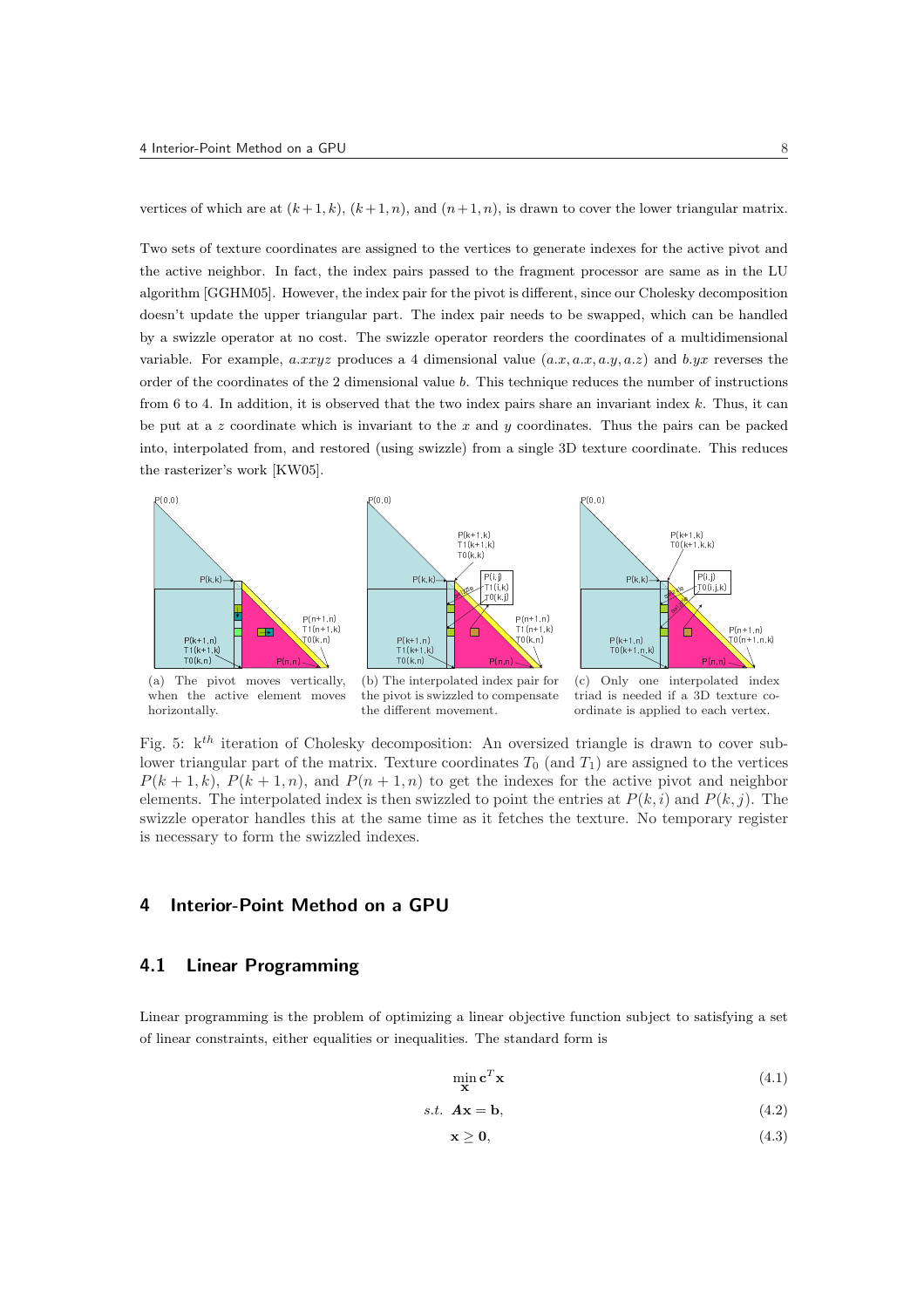A dual is always associated with the primal (4.1)-(4.3). It uses the same data but different variables:

$$
\max_{\lambda} \mathbf{b}^T \lambda \tag{4.4}
$$

$$
s.t. \mathbf{A}^T \lambda + \mathbf{s} = \mathbf{c},\tag{4.5}
$$

$$
s \geq 0,\tag{4.6}
$$

where  $\lambda$  and **s** are real vectors of size m and n, respectively.

# 4.2 Primal-Dual Interior-Point Method

The Primal-dual interior-point method is one of the most widely used algorithms to solve the linear programming problem (4.1)-(4.3) [Wri97]. Solving the linear programming problem is equivalent to finding a solution to the KKT (Karush-Kuhn-Tucker) conditions:

$$
A^T \lambda + \mathbf{s} = \mathbf{c},\tag{4.7}
$$

$$
A\mathbf{x} = \mathbf{b},\tag{4.8}
$$

$$
x_i s_i = 0, \quad i = 1, 2, ..., n,
$$
\n
$$
(4.9)
$$

$$
\mathbf{x} \geq \mathbf{0}, \ \mathbf{s} \geq \mathbf{0}.\tag{4.10}
$$

To solve the KKT conditions, a modified Newton's method is used. The search direction at each iteration is obtained by solving either the perturbed KKT conditions,

$$
\begin{bmatrix}\n\mathbf{0} & \mathbf{A} & \mathbf{0} \\
\mathbf{A}^T & \mathbf{0} & \mathbf{I} \\
\mathbf{0} & \mathbf{S} & \mathbf{X}\n\end{bmatrix}\n\begin{bmatrix}\n\Delta\lambda \\
\Delta\mathbf{x} \\
\Delta\mathbf{s}\n\end{bmatrix} = \begin{bmatrix}\n\mathbf{r}_b \\
\mathbf{r}_c \\
-\mathbf{r}_{xs}\n\end{bmatrix},
$$
\n(4.11)

or, equivalently, the normal equations,

$$
AD2AT \Delta \lambda = \mathbf{r}_b + A(S-1 X \mathbf{r}_c + S-1 \mathbf{r}_{xs}),
$$
\n(4.12)

$$
\Delta \mathbf{s} = \mathbf{r}_c - \mathbf{A}^T \Delta \lambda,\tag{4.13}
$$

$$
\Delta \mathbf{x} = -\mathbf{S}^{-1}(\mathbf{r}_{xs} + \mathbf{X}\Delta \mathbf{s}),\tag{4.14}
$$

where  $D^2 = S^{-1}X$ ;  ${\bf r}_b = {\bf b} - A{\bf x}$ ;  ${\bf r}_c = {\bf c} - A^T - {\bf s}$ ;  ${\bf e} = (1,...,1)^T$ ; and  ${\bf r}_{xs} = X S {\bf e}$  and  ${\bf r}_{xs} =$  $-\sigma\mu$ e +  $\Delta \mathbf{X}^{\text{aff}}\Delta \mathbf{S}^{\text{aff}}$  for predictor and corrector, respectively [Wri97]. The affine-scaling predictor direction is the pure Newton direction for (4.7)-(4.9). The corrector step attempts to reduce the error caused by the linear approximation of the pure Newton direction. Here  $\sigma$  is a *centering parameter*,  $\mu = \mathbf{x}^T \mathbf{s}/n$  is the complementarity measure, and X and S are matrices with, respectively vector x and s on their diagonals.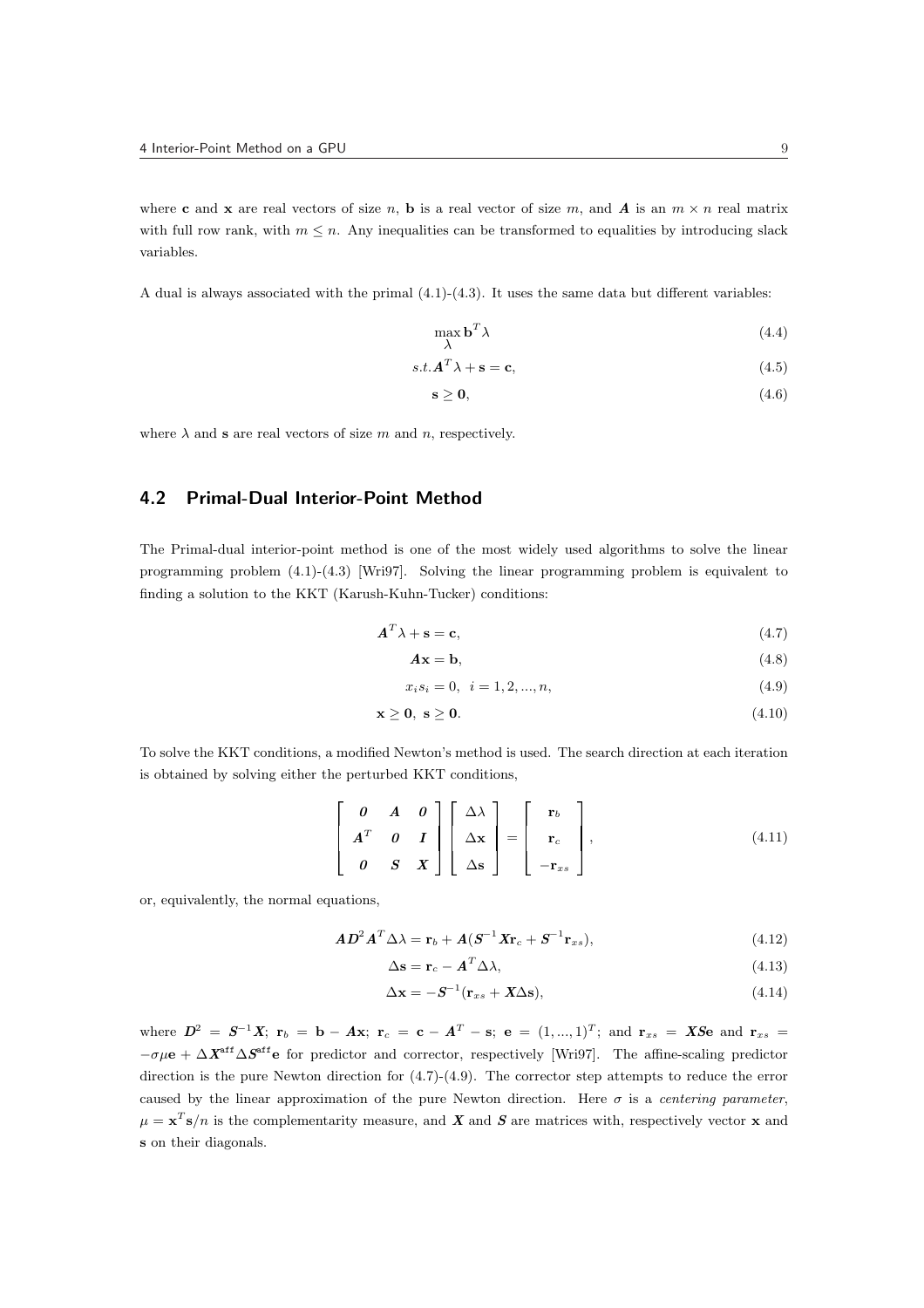Usually solving (4.12)-(4.14) is preferred, because the matrix for the normal equations is much smaller than that for the KKT system. Moreover the matrix is symmetric and positive definite, and thus Cholesky decomposition, which is faster and numerically more stable than LU, can be used. Here a variant of Mehrotra's predictor-corrector (MPC) algorithm from [Wri97] is used. See Algorithm 3. We make use of the following kernels (where multipass algorithms which call several kernels are also referred as kernels for brevity):

- Level 1  $O(n)$ 
	- inner product: This uses two kernels, the element-wise vector-vector multiplication and the sum reduction kernel. Multipass.
	- $-$  inf norm: *abs-max* reduction kernel. Multipass.
	- $-$  smin: *min* reduction kernel. Multipass.
	- smax: max reduction kernel. Multipass.
	- saxpy and its variants: Scalar vector multiplication followed by a vector addition. The variants include element-wise vector-vector multiplication. Singlepass.
	- line search kernels: Specialized kernels to determine step length for the predictor and the corrector. These kernels are used with reduction kernel to compute the step length. Singlepass.
- Level 2  $O(n^2)$ 
	- sgemv and its variants: Matrix vector multiplication with optional vector additions. Singlepass(inner product) or multipass(outer product).
	- forward and backward substitution: These kernels solve a system of linear equation where the matrix is lower or upper triangular. Multipass.
- Level 3  $O(n^3)$ 
	- aat and adat: Matrix-matrix multiplications to form the matrix of the normal equations. Singlepass(inner product) or multipass(outer product).
	- chol: Cholesky decomposition. Multipass.

Having feedback from the GPU is inevitable as the termination criteria must be determined. This blocks the kernel calls, so the CPU has to wait until the GPU completes all the computations. Calling some of the kernels for solving  $(4.12)-(4.14)$  prior to the determination can help the algorithm perform a little better, because they don't depend on the feedback and the CPU can compute the termination criteria while the GPU is working on the search direction. The GPU driver must empty its queue for kernel calls because of the current driver's limitation. Once this limitation is resolved, we can get even more speedup by pre-computing the predictor direction while deciding whether to terminate, because the computation doesn't affect the current point.

#### 5 Analysis

In this section we consider the complexity of the algorithms we have discussed.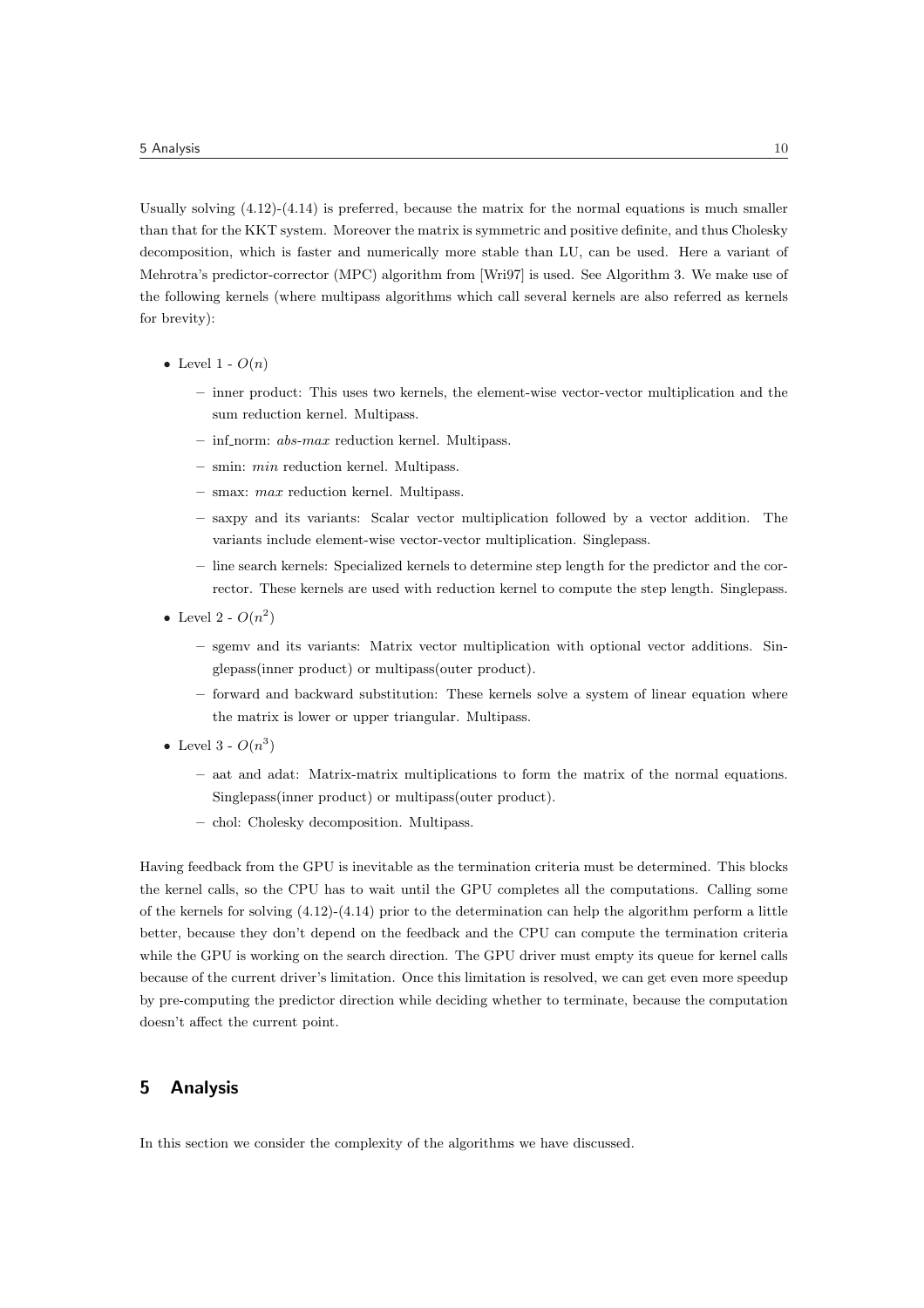#### Algorithm 3 Mehrotra's Predictor-Corrector Algorithm

Generate an initial point  $(\mathbf{x}^0, \lambda^0, \mathbf{s}^0)$ 

#### for  $k = 0, 1, 2, ...$  do

Get primal and dual objective values using inner product kernels.

Get norm of  $r_c$  and  $r_b$  using the infinity norm kernel.

Transfer the primal and dual objective values and the norm of residuals from GPU memory to CPU memory.

Terminate if the relative duality gap and the residual norms are sufficiently small (6.1)-(6.3).

Solve (4.12)-(4.14) using level 1, 2 and 3 kernels (including adat; Cholesky; and forward and backward substitution) to obtain  $(\Delta \mathbf{x}^{\text{aff}}, \Delta \lambda^{\text{aff}}, \Delta \mathbf{s}^{\text{aff}})$ .

Determine the predictor step length using level 1 kernels (line search and reductions):

$$
\begin{aligned} \alpha_{\text{aff}}^{\text{pri}} &= \arg\max_{\alpha\in[0,1]}\left\{\mathbf{x}^k + \alpha\Delta\mathbf{x}^{\text{aff}} \geq 0\right\} \\ \alpha_{\text{aff}}^{\text{dual}} &= \arg\max_{\alpha\in[0,1]}\left\{\mathbf{s}^k + \alpha\Delta\mathbf{s}^{\text{aff}}\right\} \geq 0\right\}. \end{aligned}
$$

Determine the centering parameter using level 1 kernels:

$$
\sigma = (\mu_{\text{aff}}/\mu)^3, \text{ where } \mu_{\text{aff}} = (\mathbf{x}^k + \alpha_{\text{aff}}^{\text{pri}} \Delta \mathbf{x}^{\text{aff}})^T (\mathbf{s}^k + \alpha_{\text{aff}}^{\text{dual}} \Delta \mathbf{s}^{\text{aff}})/n.
$$

Solve (4.12)-(4.14) using level 1 and 2 kernels (including forward and backward substitution) to obtain  $(\Delta \mathbf{x}^{cc}, \Delta \lambda^{cc}, \Delta \mathbf{s}^{cc}).$ 

Compute the search direction  $(\Delta x^k, \Delta \lambda^k, \Delta s^k)$  by adding  $(\Delta x^{\text{aff}}, \Delta \lambda^{\text{aff}}, \Delta s^{\text{aff}})$  and  $(\Delta \mathbf{x}^{\text{cc}}, \Delta \lambda^{\text{cc}}, \Delta \mathbf{s}^{\text{cc}})$  using level 1 kernels.

Determine step size parameters,  $\alpha_k^{pri}$  and  $\alpha_k^{dual}$  using level 1 kernels (line search and reductions):

$$
\alpha_{\max}^{\text{pri}} = \arg \max_{\alpha \in [0,1]} \{ \mathbf{x}^k + \alpha \Delta \mathbf{x}^k \ge 0 \}
$$
\n(4.15)

$$
\alpha_{\text{max}}^{\text{dual}} = \arg \max_{\alpha \in [0,1]} \{ \mathbf{s}^k + \alpha \Delta \mathbf{s}^k \ge 0 \}. \tag{4.16}
$$

Select  $\alpha^{\text{pri}} \in [0, \alpha^{\text{pri}}_{\text{max}})$  and  $\alpha^{\text{dual}} \in [0, \alpha^{\text{dual}}_{\text{max}})$  according to Mehrotra's heuristic [Wri97] using level 1 kernels.

Set 
$$
\mathbf{x}^{k+1} = \mathbf{x}^k + \alpha_k^{pri} \Delta \mathbf{x}^k
$$
,  $(\lambda^{k+1}, \mathbf{s}^{k+1}) = (\lambda^k, \mathbf{s}^k) + \alpha_k^{dual} (\Delta \lambda^k, \Delta \mathbf{s}^k)$  using level 1 kernels.  
end for

Get  $\mathbf{r}_c$  and  $\mathbf{r}_b$  using sgemv kernels.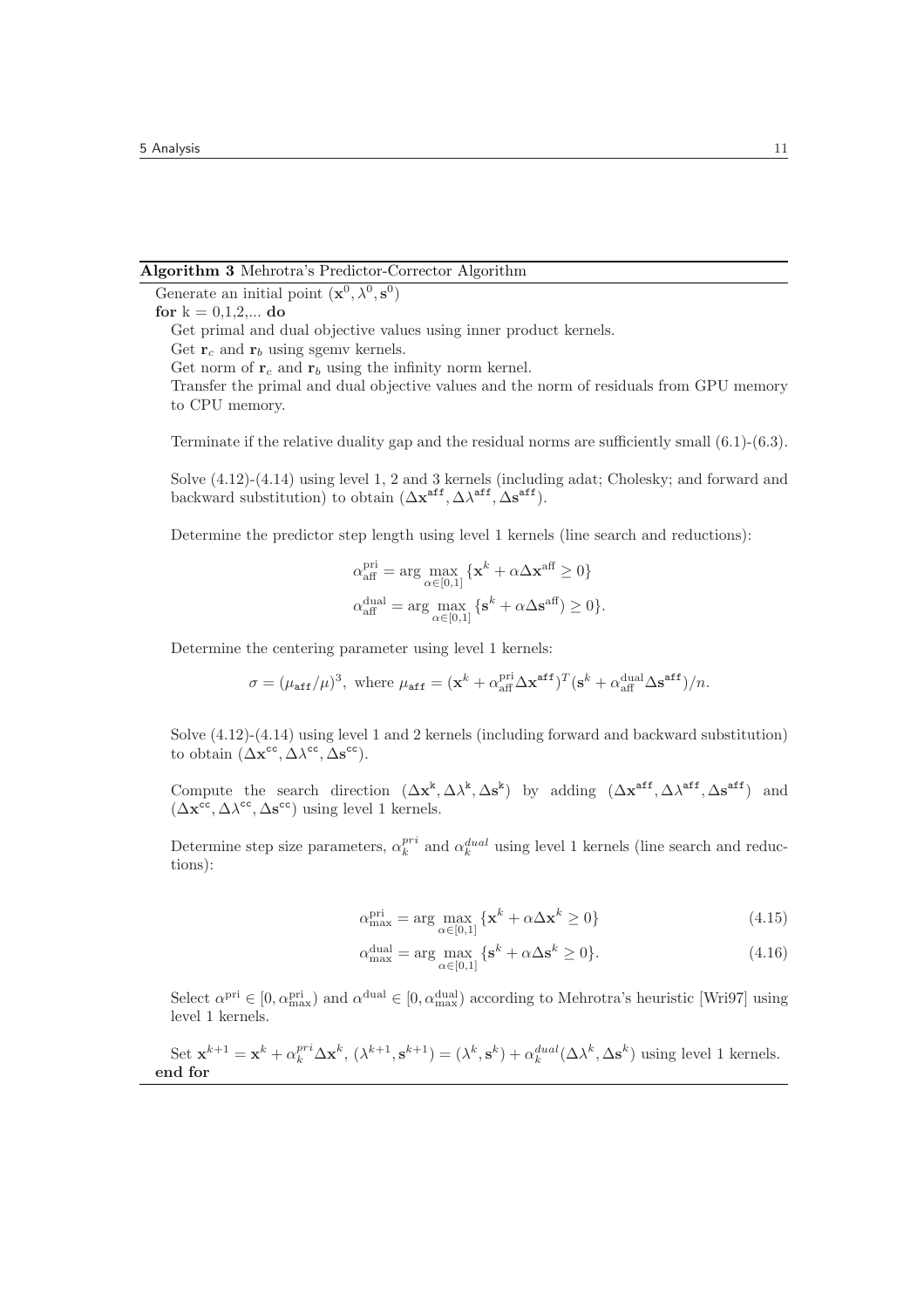| $LU$ [GGHM05] |                          | Cholesky (inner) |                            |               |                  |                 |                          |
|---------------|--------------------------|------------------|----------------------------|---------------|------------------|-----------------|--------------------------|
| Kernel        | $#$ of Frags             | bytes/frag       | <b>Bytes</b>               | Kernel        | $\#$ of Frags    | bytes/frag      | <b>Bytes</b>             |
| Copy          | $n(n+1)$                 |                  | $4n(n+1)$                  | Square root   | $\boldsymbol{n}$ | 8               | 8n                       |
| Normalization | $n(n+1)$                 | 12               | $6n(n+1)$                  | Copy          | $n-1$            | 8               | $8(n-1)$                 |
| Copyback      | $n(n+1)$                 | 8                | $4n(n+1)$                  | Normalization | $(n-1)n$         | 12              | $6(n-1)n$                |
| Elimination   | $\frac{(n-1)n(2n-1)}{n}$ | 16               | $\approx 16 \frac{n^3}{2}$ | Innerproduct  | $n-k$            | $4(2k+2)$       | $\approx 8\frac{n^3}{2}$ |
|               | $\approx \frac{n^3}{3}$  |                  |                            | subtraction   | at $k^{th}$ itr  | at $k^{th}$ itr |                          |
| Total         |                          |                  | $\approx \frac{16}{3}n^3$  | Total         |                  |                 | $\approx \frac{8}{3}n^3$ |

(a) LU decomposition.

(b) Cholesky decomposition (inner product).

| Cholesky (outer/singlepass/square) |                         |            |                            | Cholesky (outer/singlepass/triangular) |                         |            |                            |
|------------------------------------|-------------------------|------------|----------------------------|----------------------------------------|-------------------------|------------|----------------------------|
| Kernel                             | $\#$ of Frags           | bytes/frag | <b>Bytes</b>               | Kernel                                 | $#$ of Frags            | bytes/frag | <b>Bytes</b>               |
| Square root                        | $\boldsymbol{n}$        |            | 8n                         | Square root                            | $\boldsymbol{n}$        |            | <i>8n</i>                  |
| Copy                               | $n-1$                   |            | $8(n-1)$                   | Copy                                   | $n-1$                   | 8          | $8(n-1)$                   |
| Normalization                      | $(n-1)n$                | 12         | $6(n-1)n$                  | Normalization                          | $(n-1)n$                | 12         | $6(n-1)n$                  |
| Copyback                           | $(n-1)n$                |            | $4(n-1)n$                  | Copyback                               | $(n-1)n$                | 8          | $4(n-1)n$                  |
| Submatrix                          | $(n-1)n(2n-1)$          | 16         | $\approx 16 \frac{n^3}{3}$ | Submatrix                              | $(n-1)n(n+1)$           | 16         | $\approx 16 \frac{n^3}{6}$ |
| Update                             | $\approx \frac{n^3}{3}$ |            |                            | Update                                 | $\approx \frac{n^3}{6}$ |            |                            |
| Total                              |                         |            | $\approx \frac{16}{3}n^3$  | Total                                  |                         |            | $\approx \frac{8}{3}n^3$   |

(c) Cholesky decomposition (outer product via singlepass-(d) Cholesky decomposition (outer product via singlepassupdate over square domain). update over lower triangular domain). This cannot be implemented in BrookGPU.

Tab. 1: Memory access (reading/writing) counts. A table for the outer product Cholesky decomposition via multipass triangular update is omitted as it's the same as the single pass triangular update version.

# 5.1 Cholesky decomposition

The square root kernel requires only one *sqrt* instruction with one texture fetch. The normalization kernel requires only one div instruction with two texture fetches. The submatrix update kernel requires exactly one mad operation with three texture fetches. The inner product subtraction kernel requires  $k$ mad instructions with  $k + 1$  texture fetches, and a dynamic loop to iterate k times. All kernels need one writing operation. Memory access counts and computational complexities of each algorithm are summarized in Tables 1 and 2.

The inner product implementation doesn't employ a cache aware algorithm [JH03] due to the cache inefficiency in texture access [FSH04]. The outer product implementation is cache ignorant [GGHM05], which allows the algorithm to achieve maximum bandwidth.

# 5.2 Interior Point Method

The problem we are interested in is dense linear programming problem, i.e., we assume that  $\boldsymbol{A}$  is dense. At each iteration, most computational resources are consumed in solving the normal equations (4.12). To do this, we form and factor a symmetric positive definite matrix at each iteration. Approximate computational costs for the two operations are as follows: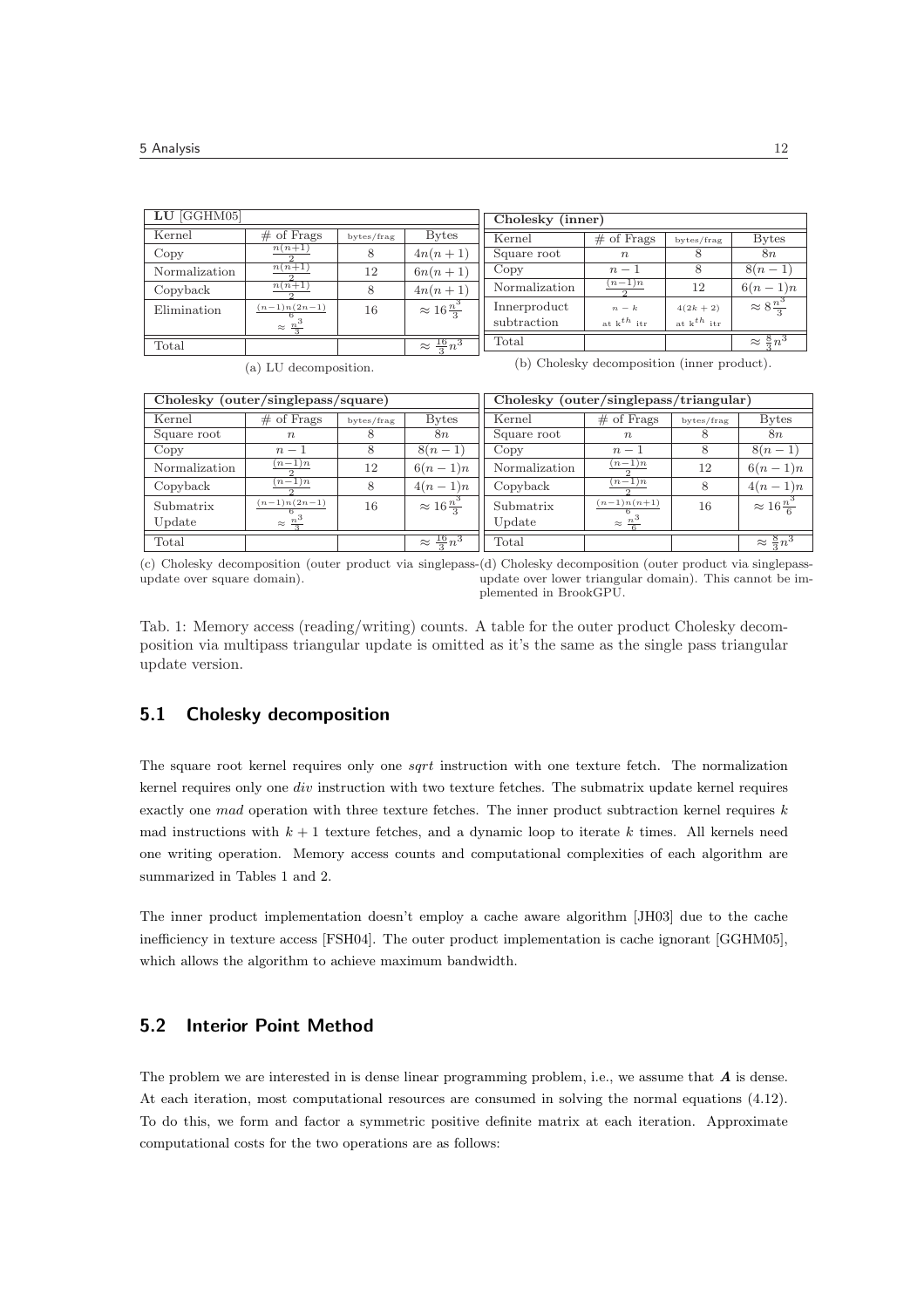| $LU$ [GGHM05] |                         |         |                               | Cholesky (inner)            |                     |           |                         |
|---------------|-------------------------|---------|-------------------------------|-----------------------------|---------------------|-----------|-------------------------|
| Kernel        | $#$ of Frags            | Op/frag | Ops                           | Kernel                      | $#$ of Frags        | Op/frag   | Ops                     |
| Normalization | $n(n+1)$                |         | $n(n+1)$                      | Square root                 | $n_{\rm c}$         |           | $n_{\rm c}$             |
| Elimination   | $(n-1)n(2n-1)$          |         | $\approx \frac{n^3}{3}$       | Normalization               | $(n-1)n$            |           | $(n-1)n$                |
|               | $\approx \frac{n^3}{3}$ |         |                               | Innerproduct<br>subtraction | $(n-k)/\text{itr.}$ | $k/$ itr. | $\approx \frac{n^3}{6}$ |
| Total         |                         |         | $\approx \frac{n^{\circ}}{2}$ | Total                       |                     |           | $\approx$               |

|  |  |  | (a) LU decomposition. |  |
|--|--|--|-----------------------|--|
|--|--|--|-----------------------|--|

(b) Cholesky decomposition (inner product).

| Cholesky (outer/singlepass/square) |                         |         |                         | Cholesky (outer/singlepass/triangular) |                         |         |                         |
|------------------------------------|-------------------------|---------|-------------------------|----------------------------------------|-------------------------|---------|-------------------------|
| Kernel                             | $\#$ of Frags           | Op/frag | Ops                     | Kernel                                 | $\#$ of Frags           | Op/frag | Ops                     |
| Square root                        | $n_{\cdot}$             |         | $\boldsymbol{n}$        | Square root                            | $n_{\rm c}$             |         | $\boldsymbol{n}$        |
| Normalization                      | $(n-1)n$                |         | $(n-1)n$                | Normalization                          | $(n-1)n$                |         | $(n-1)n$                |
| Submatrix                          | $(n-1)n(2n-1)$          |         | $\approx \frac{n^3}{3}$ | Submatrix                              | $(n-1)n(n+1)$           |         | $\approx \frac{n^3}{6}$ |
| Update                             | $\approx \frac{n^3}{2}$ |         |                         | Update                                 | $\approx \frac{n^3}{2}$ |         |                         |
| Total                              |                         |         | $\approx \frac{n^3}{2}$ | Total                                  |                         |         | $\approx \frac{n^3}{2}$ |

(c) Cholesky decomposition (outer product via singlepassupdate over square domain). Cholesky decomposition (outer product via<br>epass-update over lower triangular domain). singlepass-update over lower triangular domain). This is not implementable with BrookGPU.

Tab. 2: Arithmetic operation(multiplication/division/sqrt) counts

- Forming the matrix :  $\frac{m^2 n}{2}$ ,
- Factoring :  $\frac{m^3}{6}$ .

In BrookGPU, the actual costs are approximately  $m^2n$  for the matrix formation and  $\frac{m^3}{3}$  for the decomposition, because BrookGPU doesn't support triangular domain computation. Usually the problems in this class have many more variables than constraints(i.e.,  $n \gg m$ ) which implies that forming the matrix is more expensive than the decomposition.

## 6 Results

Our algorithms were tested in the following environment:

- NVIDIA GeForce 6800
	- 12 fragment processors
	- 325 MHz core clock cycle
	- 600 MHz memory clock cycle
	- 256 MB DDR memory
- Intel Pentium IV 2.8GHz
	- Hyper Threading
	- 16 KB L1
	- 1 MB L2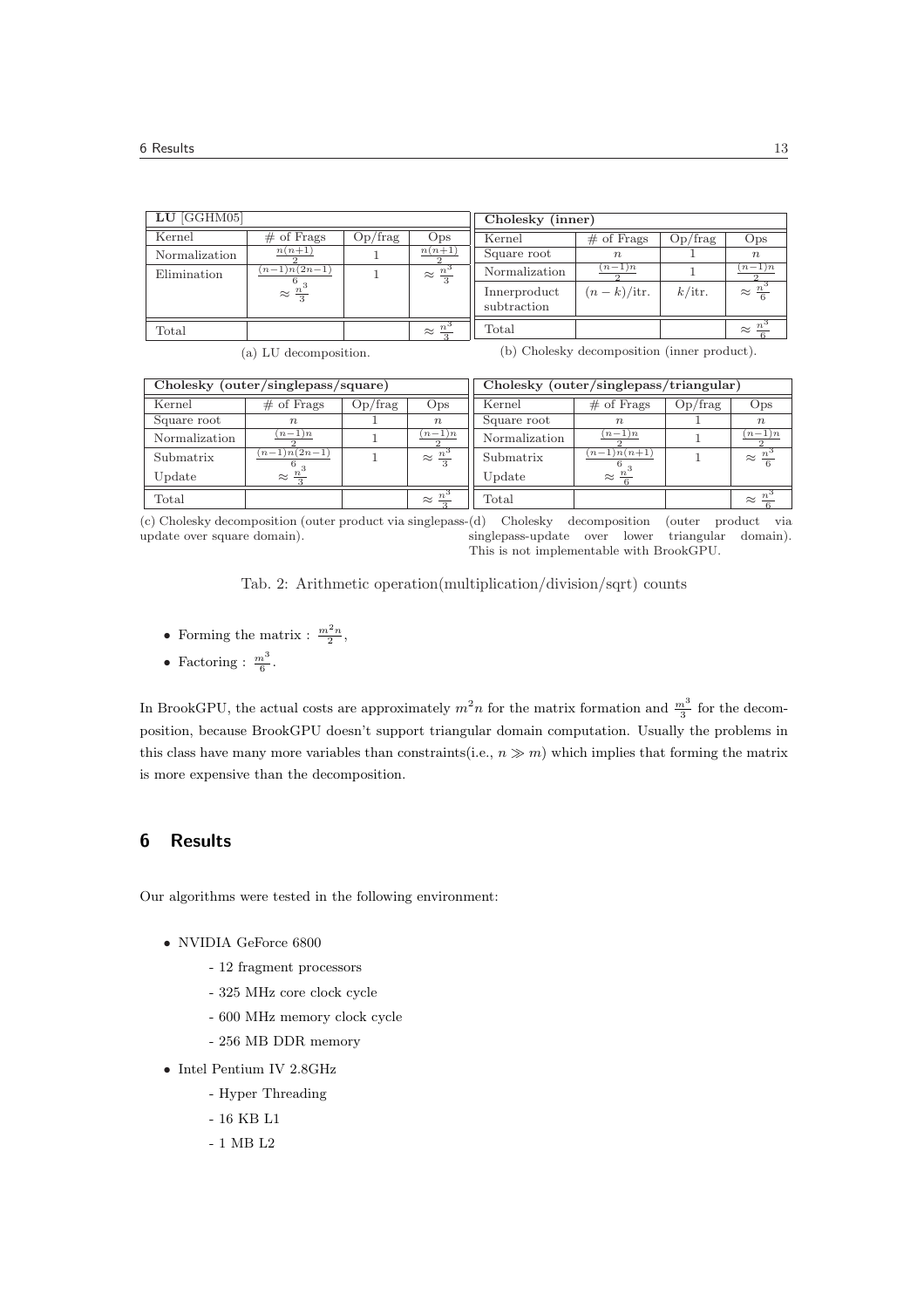- 512 MB DDR2 dual channel
- 400 MHz effective memory clock cycle
- Operating system
	- Windows XP with Microsoft VC7 compiler, or
	- Linux Fedora Core 4 with gcc3 compiler

# 6.1 Cholesky Decomposition

The time spent to transfer data between CPU and GPU is not considered, because our application will form the matrix using GPU kernels and will solve the system using the data stored in the memory of the graphics hardware.

#### 6.1.1 Overhead of copy to texture

Figure 6 presents timings for BrookGPU implementations. The outer product Cholesky algorithm is outperformed by the inner product version when measured on Linux due to the copy-to-texture (CTT) operation, in which the computed results are initially saved to the framebuffer and then copied to the designated texture. BrookGPU uses the old p-buffer, and does not support the render-to-texture(RTT) in Linux [Lef04]. Thus the outer product algorithm requires approximately  $(n-k)^2$  more copy operations at each iteration.



Fig. 6: BrookGPU implementations measured on Linux with OpenGL backend. Average execution time of Cholesky algorithms via inner product and outer product (singlepass square update), and LU decomposition.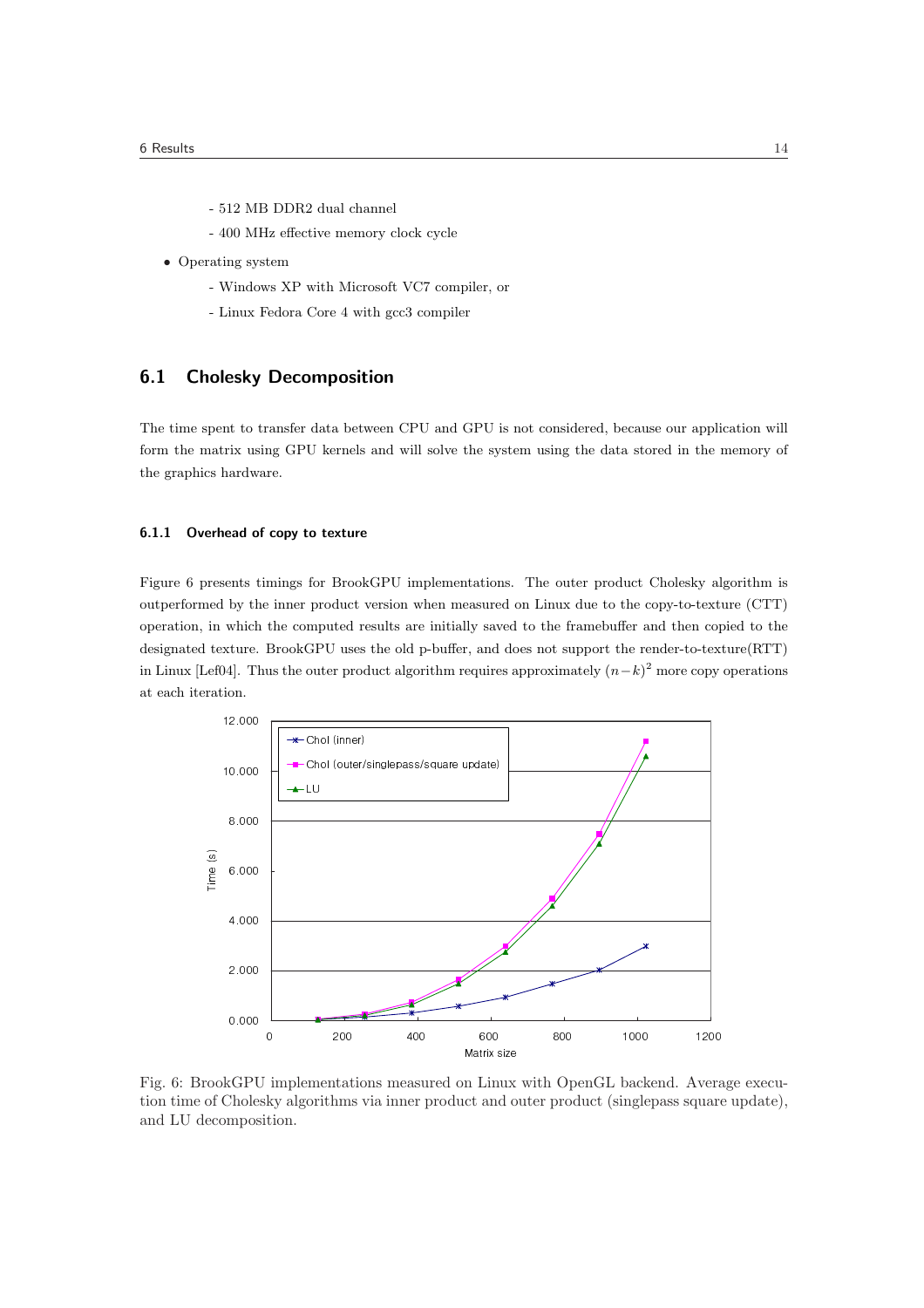#### 6.1.2 Dynamic loop and computed index pairs

In constrast, the outer product Cholesky algorithm outperforms the inner product version on Windows XP, which supports RTT for p-buffers as seen in Figure 7. The inner product subtraction kernel needs the index pairs to be gathered from two separate variables in the loop, which obviously increases the instruction counts. Despite the cache-friendly sequential access pattern, fetching textures in a dynamic loop doesn't benefit from the pattern because GPU architectures are suited to typical graphics applications which usually perform many arithmetic operations per memory access [FSH04].

The inner product Cholesky is less parallel than the outer version because it uses a dynamic loop, and fewer fragments are processed in the inner product subtraction kernel than in the submatrix update kernel. When the number of fragments to be processed is not a multiple of the number of fragment processors, only a few fragment processors are active to serve the dynamic loop at the end. Especially in the later iterations, this is quite expensive. For instance, a single processor works to repeat 1023 times at the last iteration of decomposing a matrix of dimension  $1024 \times 1024$ .



Fig. 7: BrookGPU implementation measured on Windows XP with OpenGL backend. Average execution time of Cholesky algorithms via inner product and outer product (singlepass square update), and LU decomposition.

#### 6.1.3 Speedup by triangular update, index interpolation, and swizzle

The outer product Cholesky algorithm implemented with BrookGPU cannot be faster than LU, because it cannot use the triangular update to take advantage of the symmetric structure. Figure 8 shows that Cholesky with triangular update takes about half the time of LU using OpenGL API.

Computing an index pair for the pivot needs 2 more instructions, whereas swizzling an interpolated index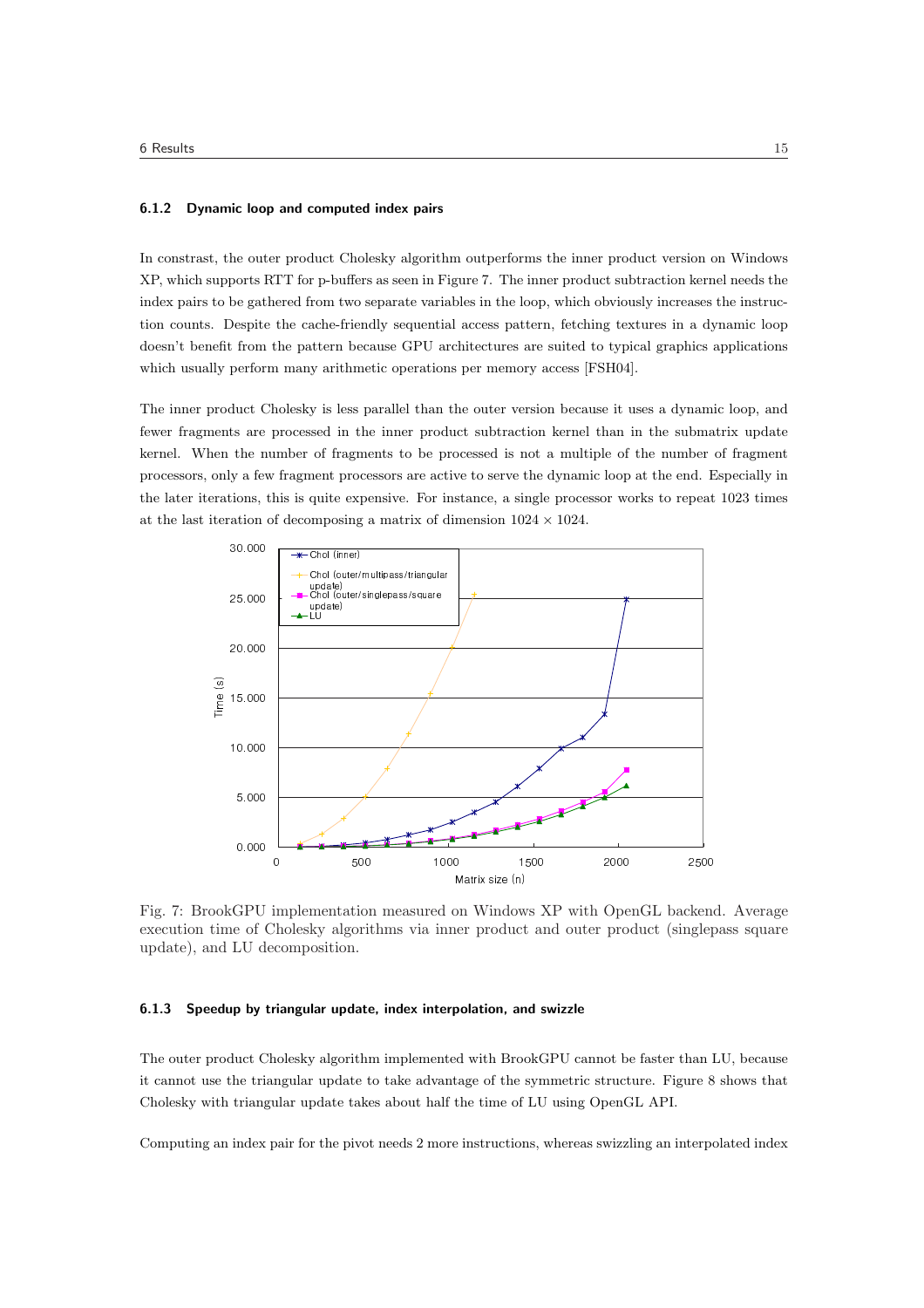pair doesn't increase the instruction count because swizzling and fetching can be processed simultaneously. Using interpolated and swizzled indexes performs 35% better than using a computed pivot index pair gathered from the interpolated indexes of the active neighbor and element. As mentioned in Section 3.2, we used index triads to reduce the rasterizer's work. Since the rasterizer is not the bottleneck, no noticeable difference is observed between the pair and the triad implementations.



Fig. 8: OpenGL API implementation. Execution time of Cholesky and LU decomposition [GGHM05] measured on Windows XP.

#### 6.1.4 Square root kernel and bandwidth usage

In the square root kernel, only one fragment is shaded so there is no parallelism. Therefore, the Cholesky decomposition (outer product with triangular update) shows less bandwidth usage than LU as seen in Figure 9. When the matrix is sufficiently large, however, Cholesky uses as much bandwidth as LU does. This means that our Cholesky algorithm is also bandwidth-bounded [GGHM05].

# 6.2 Primal-Dual Interior Point Method

#### 6.2.1 Decomposition and formation

As seen in Figure 10, if the linear programming problem has two times more variables than constraints, then forming the matrix is approximately 6 times as expensive as decomposing it  $(m^2 n = 2m^3 = 6 \times m^3/3)$ when only rectangular domains can be updated.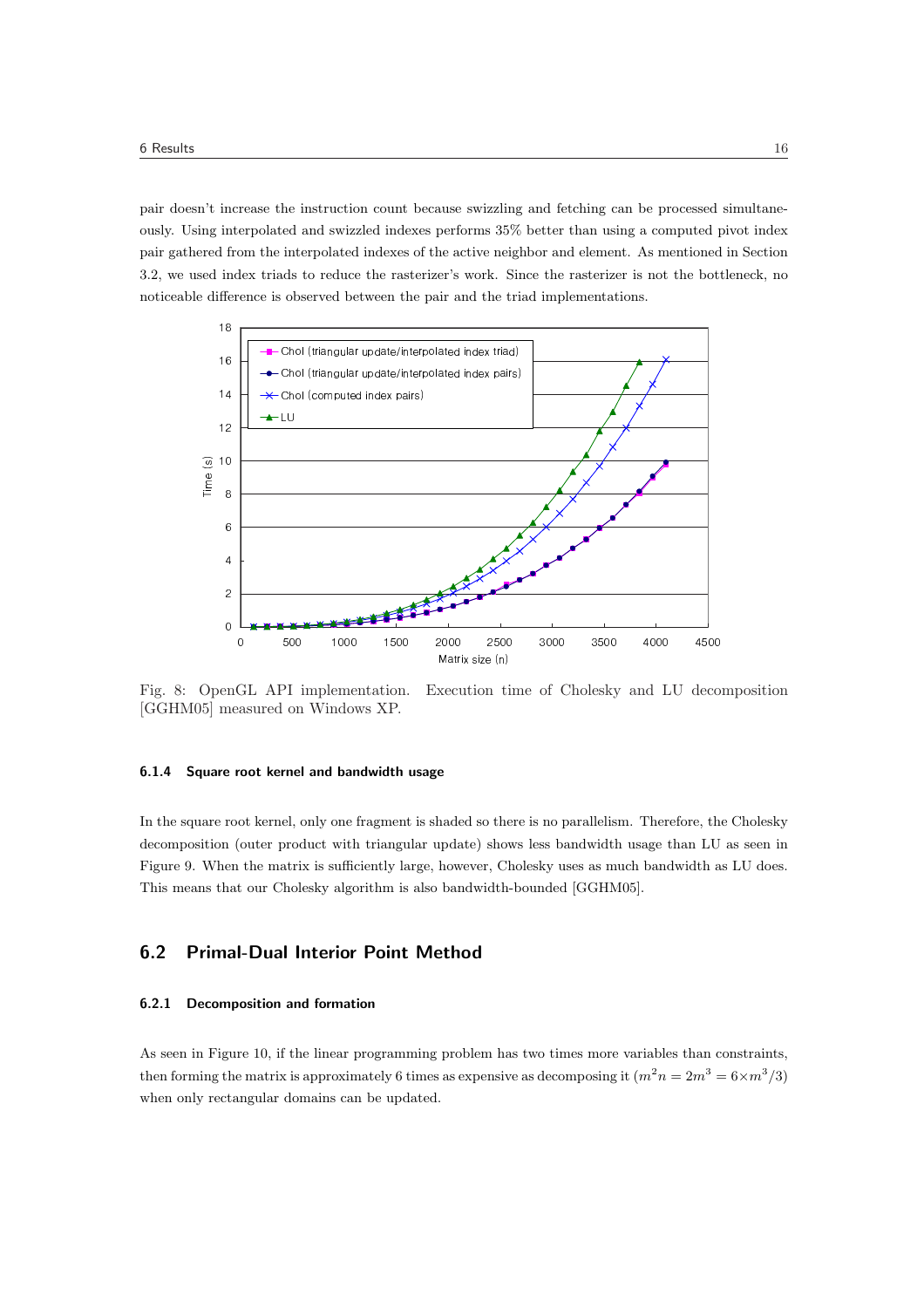

Fig. 9: OpenGL API implementation. Memory bandwidth utilized by Cholesky decomposition (with outer product form with singlepass triangular update) and LU decomposition.

## 6.2.2 Problem solving

We used termination criteria from [Wri97] stopping when the relative residuals and duality measure are sufficiently small:

$$
\frac{\|\mathbf{r}_b\|_{\infty}}{1 + \|\mathbf{b}\|_{\infty}} \le \epsilon,\tag{6.1}
$$

$$
\frac{\|\mathbf{r}_c\|_{\infty}}{1 + \|\mathbf{c}\|_{\infty}} \le \epsilon,\tag{6.2}
$$

$$
\frac{|\mathbf{c}^T \mathbf{x} - \mathbf{b}^T \mathbf{y}|}{1 + |\mathbf{c}^T \mathbf{x}|} \le \epsilon,\tag{6.3}
$$

where the termination tolerance  $\epsilon$  is a small positive number. Usually  $10^{-8}$  is chosen when double precision is used, but it's not easily achievable with single precision. For that reason we used problem specific tolerances. The initial starting point,  $(x, \lambda, s)$ , was chosen using the heuristic in [Meh92]. We compared our implementation with a MATLAB version implementing exactly the same algorithm using the dense constraint matrix with single precision. The results are shown in Table 3.

## 7 Conclusions

We have presented several Cholesky implementations for dense symmetric and positive definite matrices. In the interior point method, matrix formation and decomposition are most avaricious of computational resources. Thus, support for the triangular output domain is essential in order to exploit the symmetric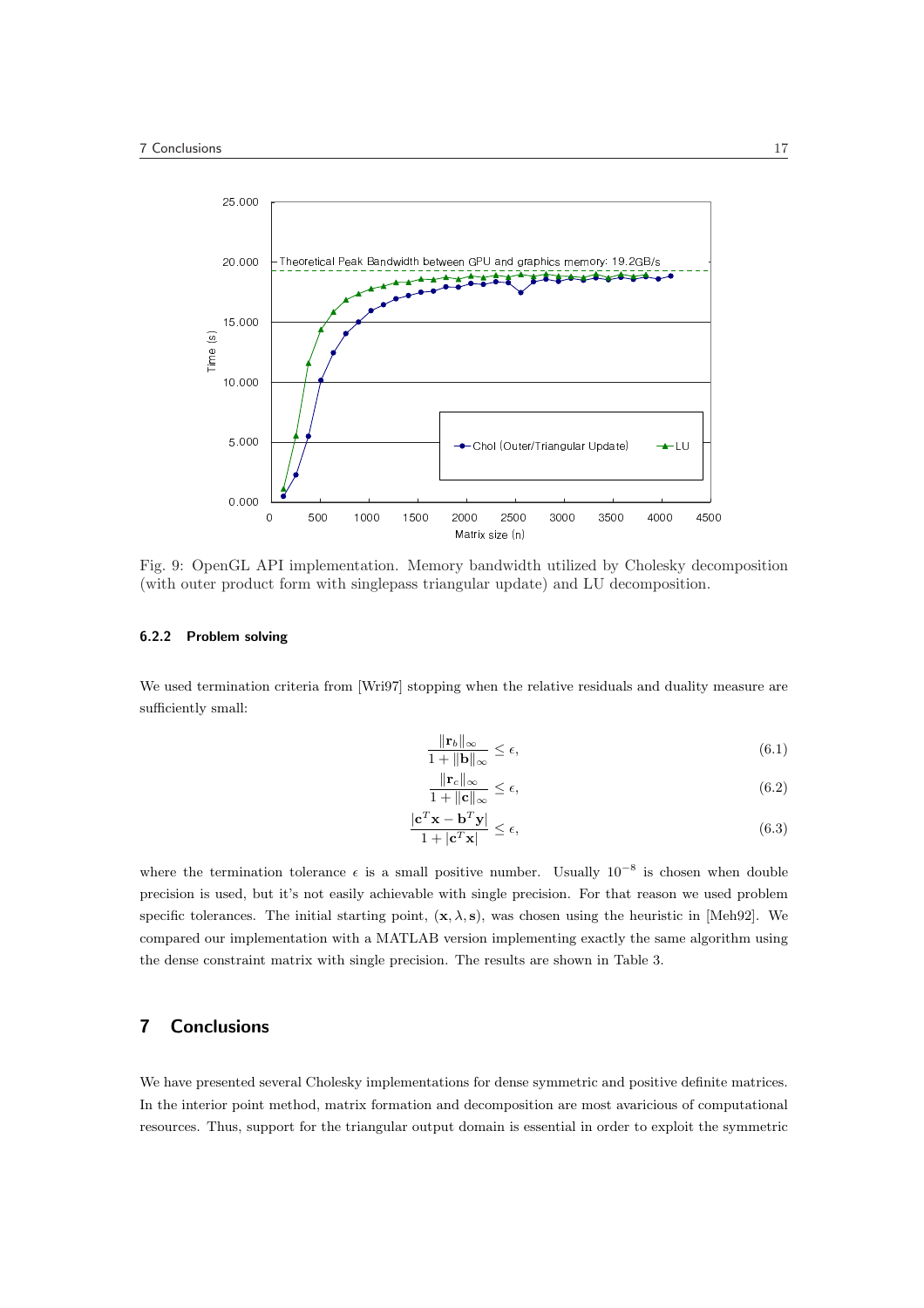

Fig. 10: BrookGPU implementations measured on Windows XP with OpenGL backend. Forming the matrix for the normal equations is usually more expensive than decomposing the matrix. Triangular domain support is essential in achieving speedup in the matrix formation.

structure. In our experiment, Cholesky decomposition can achieve its full performance gain over LU only when the triangular update technique is deployed.

Rendering a triangle is truly a native feature of GPUs. Developers of streaming languages targeting GPUs should seriously consider incorporating the feature in their model. When the feature is enabled, our algorithm for forming the symmetric matrix also uses it.

Languages designed for graphics hardware, including Cg, GLSL, and HLSL, are not adequate for general purpose computations for those who are not familiar with graphics APIs. Specialized languages including BrookGPU, Accelerator [TPO05], and others that hide those peculiarities mitigate the difficulties of using the hardware. Our implementation of the interior point method would not be possible without the aid of such specialized languages.

Due to lack of double precision support, our interior point algorithm cannot converge as closely to an optimal point as a double precision implementation. Using GPUs in the early iterations and CPUs in the later iterations can be helpful because the systems of early iterations are usually not ill-conditioned. Recent study on improving performance while maintaining the double precision accuracy via a combined CPU-GPU solver on a finite element method (FEM) [GST05] could be extended to the interior point method on a combined CPU-GPU system.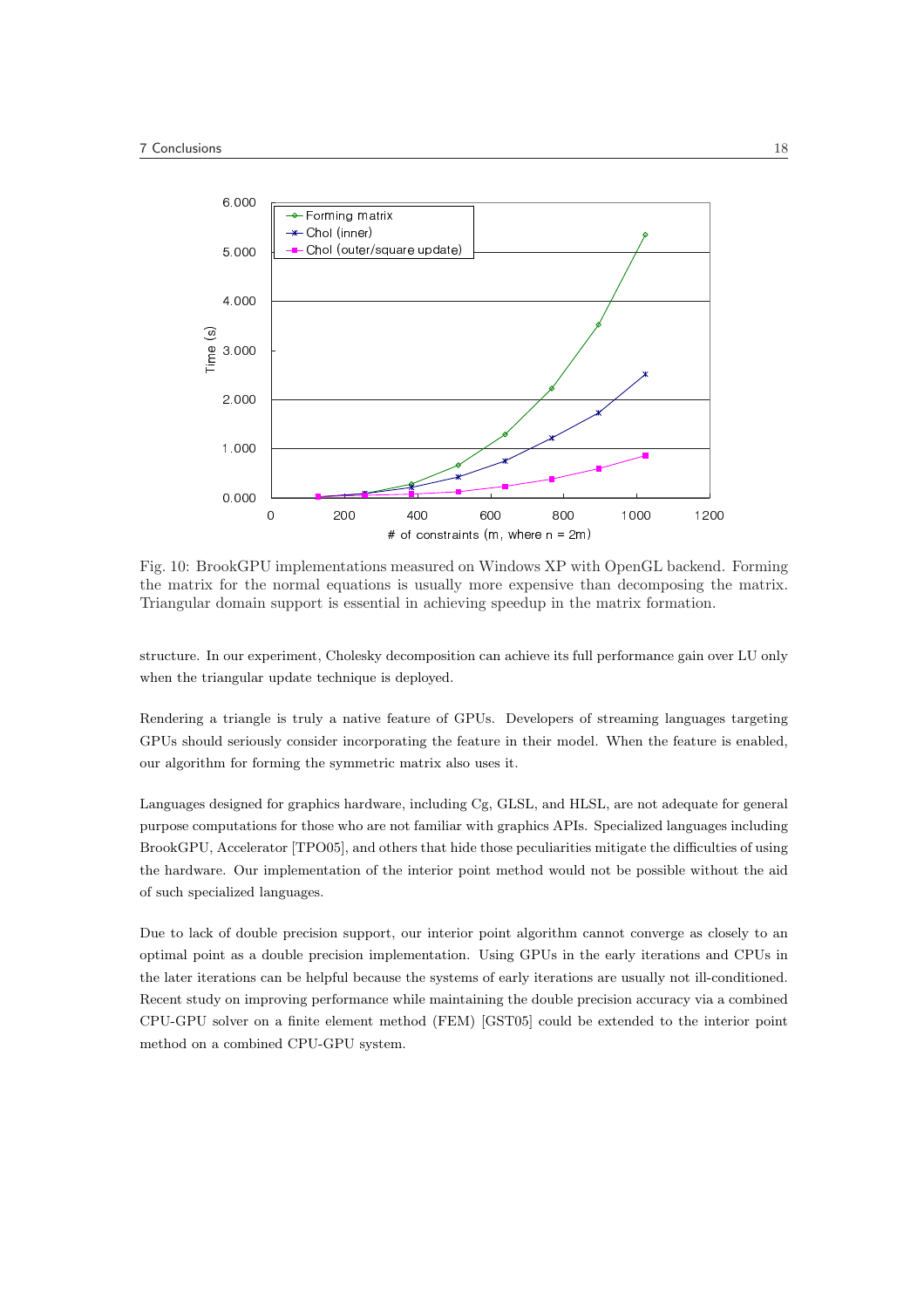|             |                  |                               |                   | <b>GPU</b>     | MATLAB(MPC)    |            |         |
|-------------|------------------|-------------------------------|-------------------|----------------|----------------|------------|---------|
|             |                  |                               |                   |                | Time (s)       |            |         |
| Problem     | Size             | $\epsilon$                    | <b>Iterations</b> | Inner Cholesky | Outer Cholesky | Iterations | Time(s) |
| adlittle    | $57 \times 97$   | $3 \times 10^{-5}$            | 12                | 0.60           | 0.62           | 9          | 0.10    |
| afiro       | $28 \times 32$   | $4 \times 10^{-5}$            | 7                 | 0.20           | 0.20           | 7          | 0.03    |
| $\rm{agg2}$ | $517 \times 302$ | $5 \times 10^{-5}$            | 18                | 22.77          | 17.14          | 17         | 5.02    |
| $\rm{agg}3$ | $517 \times 302$ | $6 \times \overline{10^{-4}}$ | 20                | 25.30          | 19.02          | 17         | 5.05    |
| bandm       | $306 \times 472$ | $2 \times 10^{-3}$            | 12                | 5.22           | 4.45           | 12         | 1.12    |
| beaconfd    | $174 \times 262$ | $3 \times 10^{-4}$            | 7                 | 1.23           | 1.18           | 6          | 0.21    |
| blend       | $75 \times 83$   | $2 \times 10^{-3}$            | 11                | 0.70           | 0.88           | 8          | 0.08    |
| e226        | $224 \times 282$ | $9 \times 10^{-4}$            | 18                | 4.94           | 4.39           | 16         | 1.19    |
| sc50b       | $51 \times 48$   | $3 \times 10^{-5}$            | 6                 | 0.28           | 0.29           | 6          | 0.04    |
| sctap1      | $301 \times 480$ | $5 \times 10^{-4}$            | 15                | 7.00           | 6.02           | 13         | 1.88    |

Tab. 3: Average running time of Interior Point Methods on NETLIB problems. The BrookGPU implementation was measured on Windows XP with OpenGL backend. Cholesky decomposition in inner or outer product form is used to solve the normal equation (4.12). Note that the outer product version uses the square update.

## 8 Acknowledgements

We would like to thank Nico Galoppo, Naga K. Govindaraju, Michael Henson, and Dinesh Manocha for disclosing their LU implementation. Thanks to the easy stream programming model of BrookGPU, we were able to implement the interior point method running on a GPU without being bothered by the messy graphics APIs.

## References

- [BFGS03] Jeff Bolz, Ian Farmer, Eitan Grinspun, and Peter Schröoder. Sparse matrix solvers on the GPU: conjugate gradients and multigrid. ACM Trans. Graph., 22(3):917–924, 2003.
- [BFH<sup>+</sup>04] I. Buck, T. Foley, D. Horn, J. Sugerman, K. Mike, and H. Pat. Brook for GPUs: Stream Computing on Graphics Hardware, 2004.
- [FQKYS04] Zhe Fan, Feng Qiu, Arie Kaufman, and Suzanne Yoakum-Stover. GPU Cluster for High Performance Computing. In SC '04: Proceedings of the 2004 ACM/IEEE Conference on Supercomputing, page 47, Washington, DC, USA, 2004. IEEE Computer Society.
- [FSH04] K. Fatahalian, J. Sugerman, and P. Hanrahan. Understanding the efficiency of GPU algorithms for matrix-matrix multiplication. In HWWS '04: Proceedings of the ACM SIG-GRAPH/EUROGRAPHICS Conference on Graphics Hardware, pages 133–137, New York, NY, USA, 2004. ACM Press.
- [GGHM05] Nico Galoppo, Naga K. Govindaraju, Michael Henson, and Dinesh Manocha. LU-GPU: Efficient Algorithms for Solving Dense Linear Systems on Graphics Hardware. In SC '05: Proceedings of the 2005 ACM/IEEE Conference on Supercomputing, page 3, Washington, DC, USA, 2005. IEEE Computer Society.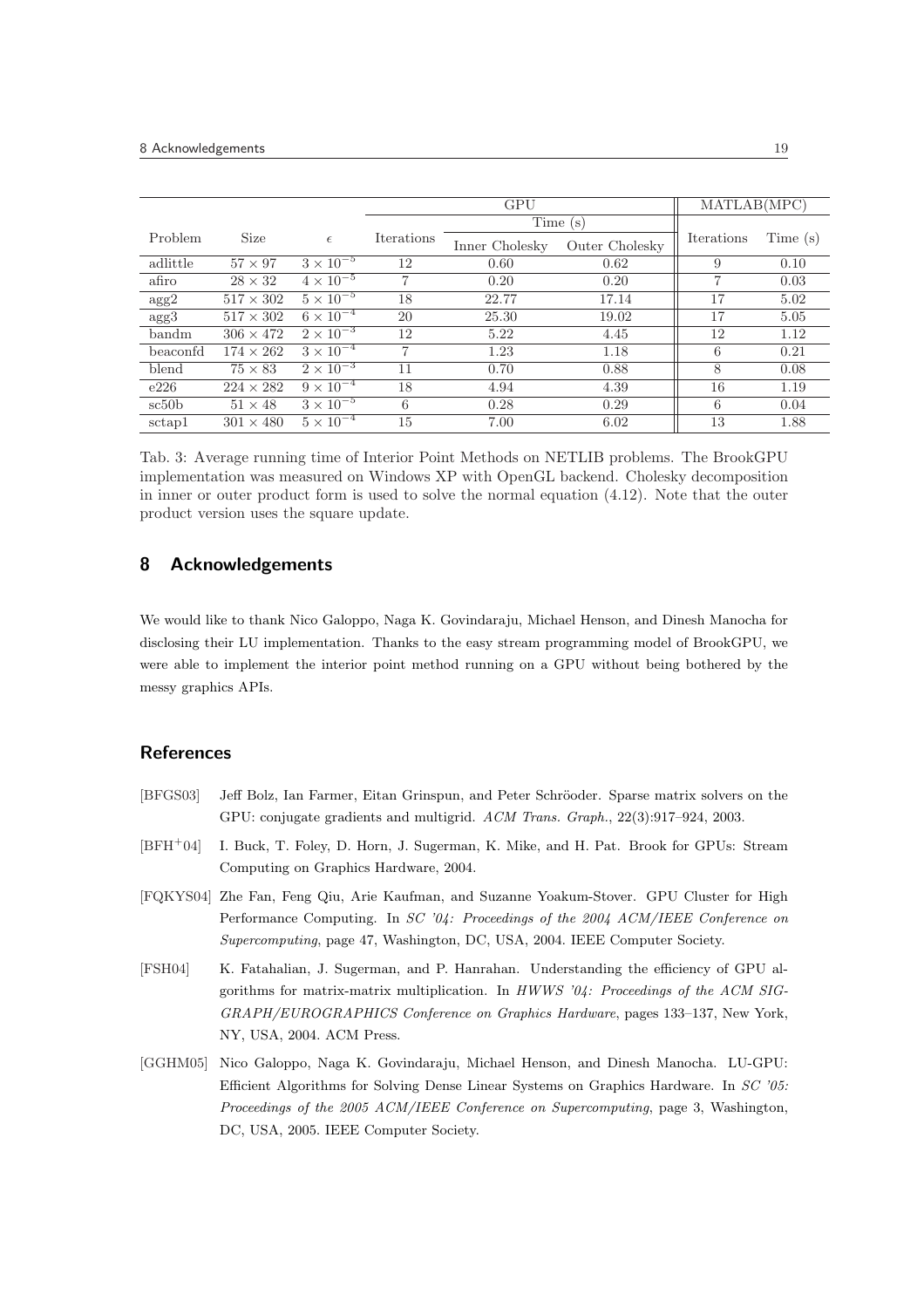

Fig. 11: Brook implementations and MATLAB implementation measured on Linux with OpenGL backend: Average running time of interior point method on random problems.

- [GL96] Gene H. Golub and Charles F. Van Loan. Matrix computations (3rd ed.). Johns Hopkins University Press, Baltimore, MD, USA, 1996.
- [GST05] D. Göddeke, R. Strzodka, and S. Turek. Accelerating double precision FEM simulations with GPUs. In F. Hülsemann, M. Kowarschik, and U. Rüde, editors, Simulationstechnique 18th Symposium in Erlangen, September 2005, volume Frontiers in Simulation, pages 139–144. SCS Publishing House e.V., 2005. ASIM 2005.
- [Har04] Mark J. Harris. GPGPU: Beyond Graphics. In Programming Graphics Hardware. Eurographics Tutorial, August 2004.
- [JH03] J. Hart. J. Hall, N. Carr. Cache and Bandwidth Aware Matrix Multiplication on the GPU. Technical Report UIUCDCS-R-2003-2328, 2003.
- [KW03] Jens Krueger and Ruediger Westermann. Linear algebra operators for GPU implementation of numerical algorithms. ACM Transactions on Graphics (TOG), 22(3):908–916, 2003.
- [KW05] Jens Krüger and Rüdiger Westermann. GPUGems 2 : Programming Techniques for High-Performance Graphics and General-Purpose Computation. Addison-Wesley, 2005.
- [Lef04] Aaron Lefohn. GPU Data Formatting and Addressing. In SIGGRAPH 2004 GPGPU Course. SIGGRAPH, August 2004.
- [Lue05] David Luebke. General-Purpose Computation on Graphics Hardware. SIGGRAPH 2005 GPGPU Course, August 2005.
- [MA03] Kenneth Moreland and Edward Angel. The FFT on a GPU. In HWWS '03: Proceedings of the ACM SIGGRAPH/EUROGRAPHICS Conference on Graphics Hardware, pages 112– 119, Aire-la-Ville, Switzerland, Switzerland, 2003. Eurographics Association.